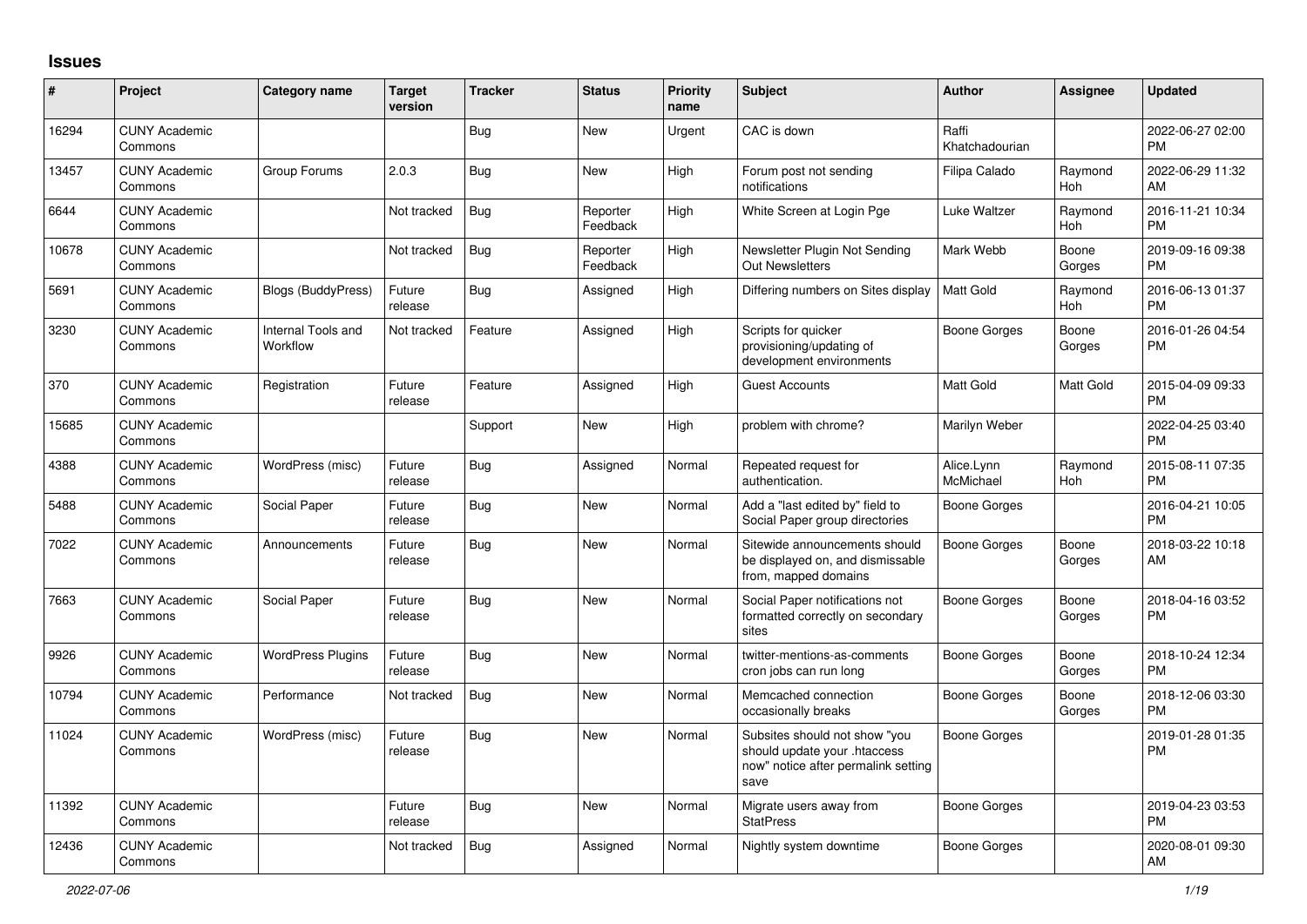| $\#$  | Project                         | <b>Category name</b>     | <b>Target</b><br>version | <b>Tracker</b> | <b>Status</b>        | <b>Priority</b><br>name | <b>Subject</b>                                                               | <b>Author</b> | Assignee            | <b>Updated</b>                |
|-------|---------------------------------|--------------------------|--------------------------|----------------|----------------------|-------------------------|------------------------------------------------------------------------------|---------------|---------------------|-------------------------------|
| 13331 | <b>CUNY Academic</b><br>Commons | Site cloning             | Future<br>release        | <b>Bug</b>     | <b>New</b>           | Normal                  | Combine Site Template and Clone<br>operations                                | Boone Gorges  | Jeremy Felt         | 2021-11-19 12:39<br><b>PM</b> |
| 14987 | <b>CUNY Academic</b><br>Commons | <b>WordPress Plugins</b> | Future<br>release        | <b>Bug</b>     | New                  | Normal                  | Elementor update causes<br>database freeze-up                                | Boone Gorges  | Boone<br>Gorges     | 2021-11-29 12:02<br><b>PM</b> |
| 11649 | <b>CUNY Academic</b><br>Commons | <b>WordPress Plugins</b> | 2.0.3                    | <b>Bug</b>     | In Progress          | Normal                  | CC license displayed on every<br>page                                        | Gina Cherry   | Raymond<br>Hoh      | 2022-06-29 11:32<br>AM        |
| 6755  | <b>CUNY Academic</b><br>Commons | WordPress (misc)         | Future<br>release        | <b>Bug</b>     | <b>New</b>           | Normal                  | Cannot Deactivate Plugin                                                     | Laura Kane    |                     | 2016-11-16 01:12<br><b>PM</b> |
| 9289  | <b>CUNY Academic</b><br>Commons | <b>WordPress Plugins</b> | Future<br>release        | Bug            | Reporter<br>Feedback | Normal                  | Email Users Plugin                                                           | Laurie Hurson | Boone<br>Gorges     | 2018-10-24 12:34<br><b>PM</b> |
| 11415 | <b>CUNY Academic</b><br>Commons | <b>WordPress Plugins</b> | Not tracked              | <b>Bug</b>     | Reporter<br>Feedback | Normal                  | Blog Subscriptions in Jetpack                                                | Laurie Hurson |                     | 2019-05-14 10:34<br>AM        |
| 11879 | <b>CUNY Academic</b><br>Commons |                          | Not tracked              | <b>Bug</b>     | <b>New</b>           | Normal                  | Hypothesis comments appearing<br>on multiple, different pdfs across<br>blogs | Laurie Hurson | Laurie Hurson       | 2019-09-19 02:39<br><b>PM</b> |
| 12438 | <b>CUNY Academic</b><br>Commons | Courses                  | Not tracked              | <b>Bug</b>     | <b>New</b>           | Normal                  | Site appearing twice                                                         | Laurie Hurson | Boone<br>Gorges     | 2020-02-18 01:34<br><b>PM</b> |
| 14936 | <b>CUNY Academic</b><br>Commons |                          |                          | Bug            | <b>New</b>           | Normal                  | Commons websites blocked by<br>SPS campus network                            | Laurie Hurson |                     | 2021-11-03 03:57<br><b>PM</b> |
| 14940 | <b>CUNY Academic</b><br>Commons |                          |                          | <b>Bug</b>     | <b>New</b>           | Normal                  | Discrepancy between Commons<br>profile "sites" and actual # of sites         | Laurie Hurson |                     | 2021-11-08 11:09<br>AM        |
| 15757 | <b>CUNY Academic</b><br>Commons |                          |                          | Bug            | <b>New</b>           | Normal                  | Members # do not match                                                       | Laurie Hurson |                     | 2022-03-30 04:52<br><b>PM</b> |
| 16199 | <b>CUNY Academic</b><br>Commons | <b>Directories</b>       | 2.0.3                    | <b>Bug</b>     | <b>New</b>           | Normal                  | Removed "Semester" Filter from<br><b>Courses Directory</b>                   | Laurie Hurson | Boone<br>Gorges     | 2022-06-29 11:32<br>AM        |
| 9060  | <b>CUNY Academic</b><br>Commons | Commons In A Box         | Not tracked              | Bug            | Hold                 | Normal                  | Problems with CBox image library<br>/ upload                                 | Lisa Rhody    | Raymond<br>Hoh      | 2018-01-10 03:26<br><b>PM</b> |
| 5268  | <b>CUNY Academic</b><br>Commons | Group Forums             | Future<br>release        | <b>Bug</b>     | Assigned             | Normal                  | Long-time to post to multiple<br>groups                                      | Luke Waltzer  | Daniel Jones        | 2016-09-07 06:31<br><b>PM</b> |
| 5317  | <b>CUNY Academic</b><br>Commons | Group Blogs              | Not tracked              | Bug            | Reporter<br>Feedback | Normal                  | Notifications of New Post Didn't<br>Come                                     | Luke Waltzer  | Samantha<br>Raddatz | 2016-03-21 10:41<br><b>PM</b> |
| 7928  | <b>CUNY Academic</b><br>Commons | Group Forums             | Not tracked              | Bug            | <b>New</b>           | Normal                  | Duplicate Forum post                                                         | Luke Waltzer  | Raymond<br>Hoh      | 2017-04-11 09:27<br><b>PM</b> |
| 7981  | <b>CUNY Academic</b><br>Commons | Social Paper             | Future<br>release        | <b>Bug</b>     | <b>New</b>           | Normal                  | Social Paper comments should<br>not go to spam                               | Luke Waltzer  | Boone<br>Gorges     | 2018-04-16 03:52<br><b>PM</b> |
| 13430 | <b>CUNY Academic</b><br>Commons | Reply By Email           | Not tracked              | <b>Bug</b>     | <b>New</b>           | Normal                  | Delay in RBE                                                                 | Luke Waltzer  | Raymond<br>Hoh      | 2020-10-13 11:16<br>AM        |
| 5282  | <b>CUNY Academic</b><br>Commons | Social Paper             | Future<br>release        | <b>Bug</b>     | <b>New</b>           | Normal                  | Replying via email directs to paper<br>but not individual comment.           | Marilyn Weber | Raymond<br>Hoh      | 2016-03-02 01:48<br><b>PM</b> |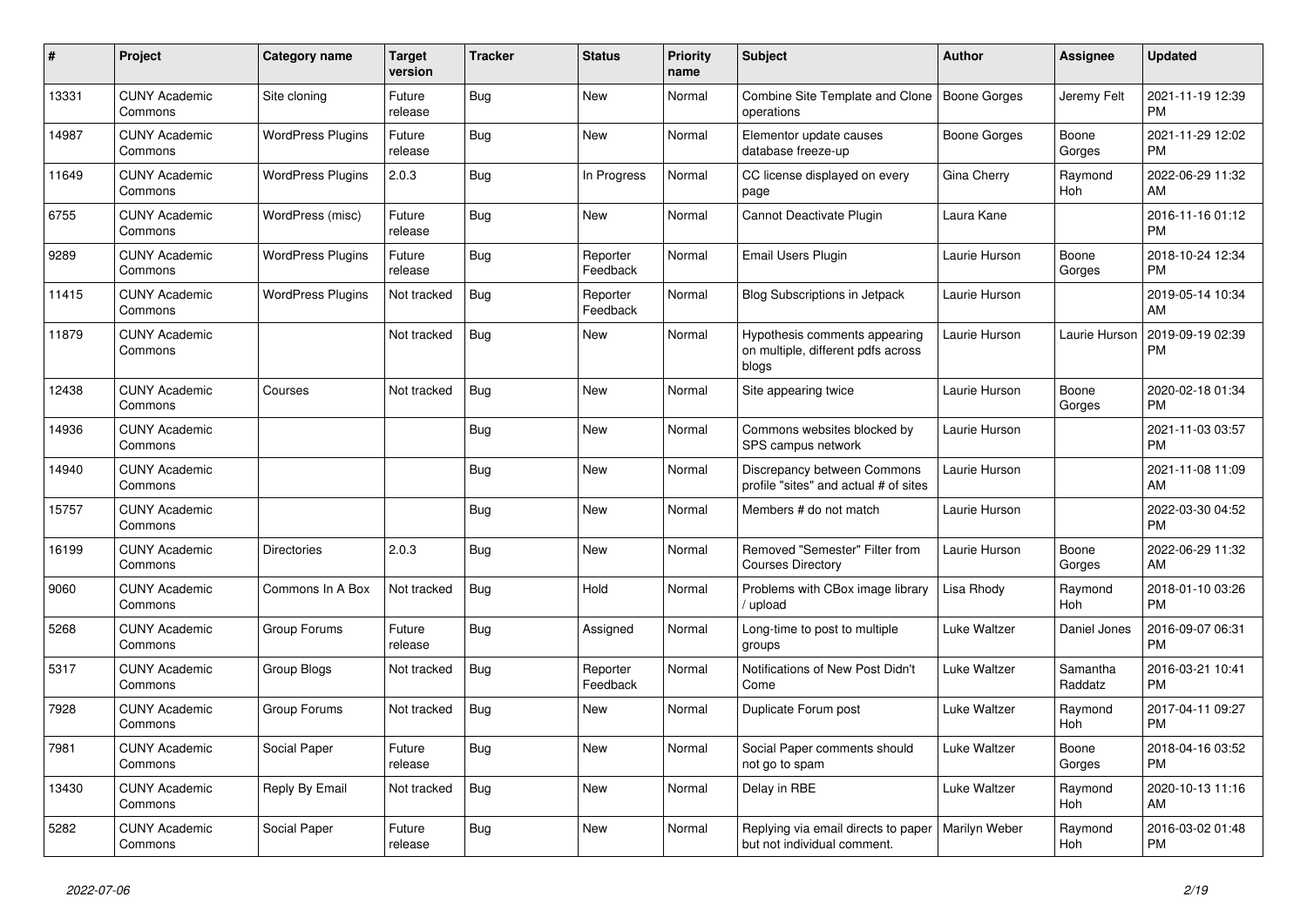| #     | Project                         | <b>Category name</b>       | <b>Target</b><br>version | <b>Tracker</b> | <b>Status</b>        | <b>Priority</b><br>name | <b>Subject</b>                                                                                | Author           | <b>Assignee</b>     | <b>Updated</b>                |
|-------|---------------------------------|----------------------------|--------------------------|----------------|----------------------|-------------------------|-----------------------------------------------------------------------------------------------|------------------|---------------------|-------------------------------|
| 9835  | <b>CUNY Academic</b><br>Commons | Group Forums               | Future<br>release        | <b>Bug</b>     | Assigned             | Normal                  | add a "like" function?                                                                        | Marilyn Weber    | <b>Erik Trainer</b> | 2018-06-05 01:49<br><b>PM</b> |
| 12360 | <b>CUNY Academic</b><br>Commons | <b>WordPress Themes</b>    | Not tracked              | Bug            | Reporter<br>Feedback | Normal                  | site just says "DANTE We are<br>currently in maintenance mode,<br>please check back shortly." | Marilyn Weber    |                     | 2020-02-04 12:13<br><b>PM</b> |
| 13328 | <b>CUNY Academic</b><br>Commons | Group Forums               | Not tracked              | Bug            | Reporter<br>Feedback | Normal                  | cross-posting in two related<br>groups                                                        | Marilyn Weber    | Raymond<br>Hoh      | 2020-09-15 10:39<br><b>PM</b> |
| 10262 | <b>CUNY Academic</b><br>Commons |                            | Not tracked              | Bug            | Reporter<br>Feedback | Normal                  | Newsletter Plugin: Broken Image<br>at Bottom of All Newsletters                               | Mark Webb        | Raymond<br>Hoh      | 2018-08-30 05:17<br><b>PM</b> |
| 10769 | <b>CUNY Academic</b><br>Commons | <b>WordPress Themes</b>    | Not tracked              | Bug            | Reporter<br>Feedback | Normal                  | 2011 Theme Sidebar                                                                            | Mark Webb        |                     | 2018-12-04 04:09<br><b>PM</b> |
| 11120 | <b>CUNY Academic</b><br>Commons | <b>WordPress Plugins</b>   | Not tracked              | Bug            | Reporter<br>Feedback | Normal                  | Events Manager Events Not<br>Showing Up                                                       | Mark Webb        |                     | 2019-02-27 04:10<br><b>PM</b> |
| 3419  | <b>CUNY Academic</b><br>Commons | Group Invitations          | 1.6.14                   | <b>Bug</b>     | Testing<br>Required  | Normal                  | Neatening the display of<br>messages on group requests                                        | <b>Matt Gold</b> | Boone<br>Gorges     | 2014-09-01 09:29<br><b>PM</b> |
| 4661  | <b>CUNY Academic</b><br>Commons | <b>User Experience</b>     | Future<br>release        | Bug            | Assigned             | Normal                  | <b>Simplify Events text</b>                                                                   | Matt Gold        | Samantha<br>Raddatz | 2015-10-02 09:06<br><b>PM</b> |
| 6671  | <b>CUNY Academic</b><br>Commons | Reply By Email             | Not tracked              | Bug            | Assigned             | Normal                  | "Post too often" RBE error<br>message                                                         | Matt Gold        | Raymond<br>Hoh      | 2016-11-11 09:55<br>AM        |
| 6995  | <b>CUNY Academic</b><br>Commons | Home Page                  | Not tracked              | <b>Bug</b>     | Assigned             | Normal                  | member filter on homepage not<br>working                                                      | <b>Matt Gold</b> | Raymond<br>Hoh      | 2016-12-11 09:46<br><b>PM</b> |
| 8991  | <b>CUNY Academic</b><br>Commons | Reply By Email             | Not tracked              | Bug            | Hold                 | Normal                  | RBE duplicate email message<br>issue                                                          | Matt Gold        | Raymond<br>Hoh      | 2018-02-18 08:53<br><b>PM</b> |
| 9979  | <b>CUNY Academic</b><br>Commons | <b>Email Notifications</b> | Not tracked              | Bug            | Reporter<br>Feedback | Normal                  | Reports of slow email activation<br>emails                                                    | Matt Gold        | Boone<br>Gorges     | 2018-08-29 09:40<br><b>PM</b> |
| 10040 | <b>CUNY Academic</b><br>Commons | WordPress (misc)           | Not tracked              | Bug            | Reporter<br>Feedback | Normal                  | User doesn't see full list of themes                                                          | Matt Gold        | Boone<br>Gorges     | 2018-07-25 10:12<br>AM        |
| 13949 | <b>CUNY Academic</b><br>Commons |                            | Not tracked              | Bug            | New                  | Normal                  | Continued debugging of runaway<br>MySQL connections                                           | Matt Gold        | Boone<br>Gorges     | 2021-09-14 10:42<br>AM        |
| 16307 | <b>CUNY Academic</b><br>Commons |                            |                          | <b>Bug</b>     | New                  | Normal                  | Add brief messaging to<br>accept/decline group membership<br>requests                         | Matt Gold        | Boone<br>Gorges     | 2022-06-27 06:13<br><b>PM</b> |
| 8992  | <b>NYCDH Community</b><br>Site  |                            |                          | <b>Bug</b>     | Assigned             | Normal                  | Multiple RBE error reports                                                                    | <b>Matt Gold</b> | Raymond<br>Hoh      | 2017-12-11 05:43<br>PM        |
| 2167  | <b>CUNY Academic</b><br>Commons | WordPress (misc)           | Future<br>release        | <b>Bug</b>     | Assigned             | Normal                  | CAC-Livestream Plugin Issues                                                                  | Michael Smith    | Dominic<br>Giglio   | 2015-01-02 03:06<br><b>PM</b> |
| 9346  | <b>CUNY Academic</b><br>Commons | WordPress (misc)           | Not tracked              | Bug            | New                  | Normal                  | Clone cetls.bmcc.cuny.edu for<br>development                                                  | Owen Roberts     | Raymond<br>Hoh      | 2018-03-06 05:35<br><b>PM</b> |
| 14483 | <b>CUNY Academic</b><br>Commons | WordPress - Media          | Not tracked              | Bug            | Reporter<br>Feedback | Normal                  | Wordpress PDF Embed Stopped<br>Working after JITP Media Clone                                 | Patrick DeDauw   | Boone<br>Gorges     | 2021-05-20 01:51<br>PM        |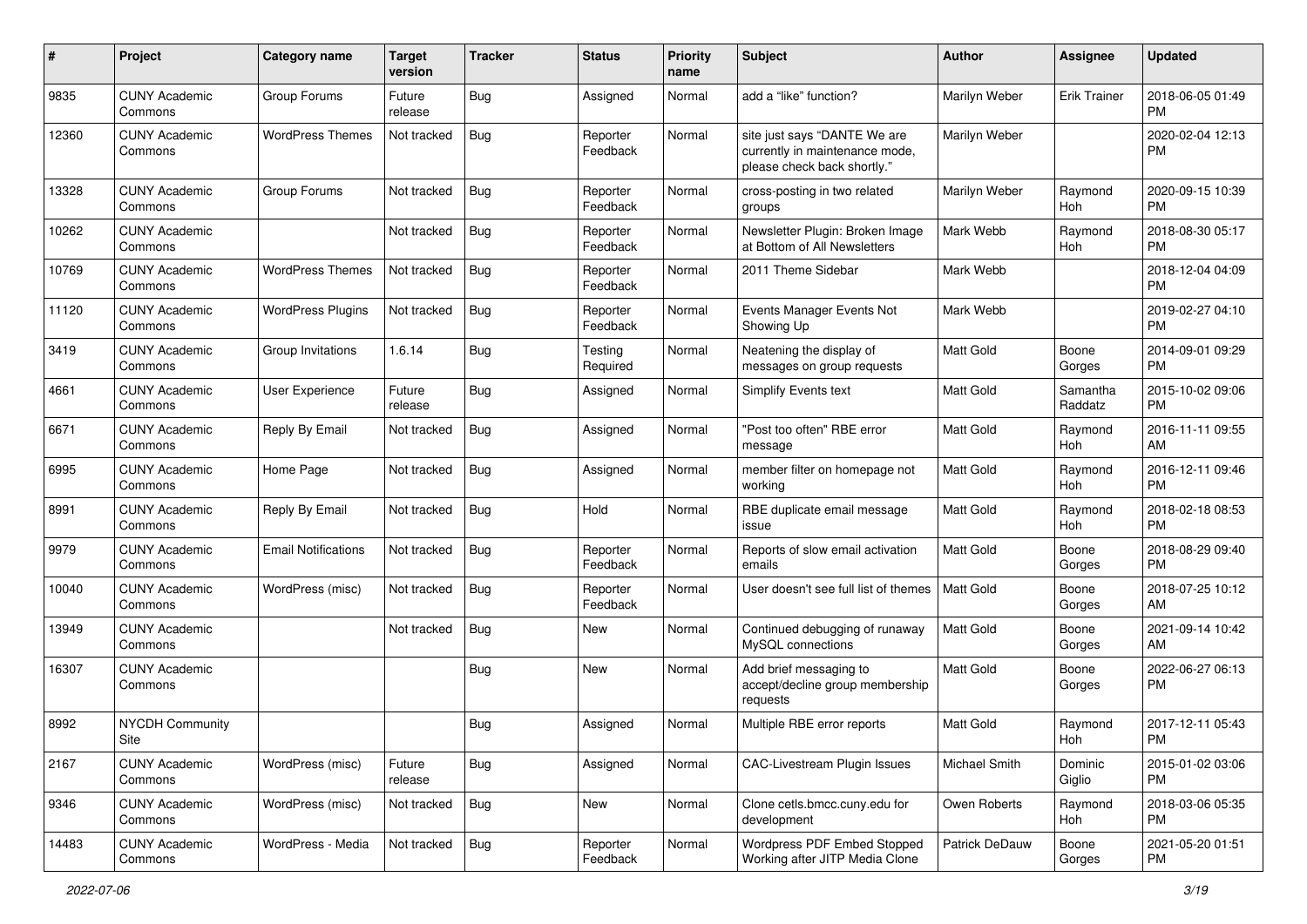| #     | Project                         | Category name            | <b>Target</b><br>version | <b>Tracker</b> | <b>Status</b>        | <b>Priority</b><br>name | <b>Subject</b>                                                      | <b>Author</b>           | <b>Assignee</b> | <b>Updated</b>                |
|-------|---------------------------------|--------------------------|--------------------------|----------------|----------------------|-------------------------|---------------------------------------------------------------------|-------------------------|-----------------|-------------------------------|
| 14792 | <b>CUNY Academic</b><br>Commons |                          |                          | Bug            | <b>New</b>           | Normal                  | Inconsistent email notifications<br>from gravity forms              | Raffi<br>Khatchadourian |                 | 2021-10-04 01:50<br><b>PM</b> |
| 15242 | <b>CUNY Academic</b><br>Commons | Performance              | Not tracked              | Bug            | Reporter<br>Feedback | Normal                  | Slugist site                                                        | Raffi<br>Khatchadourian | Boone<br>Gorges | 2022-02-07 11:14<br>AM        |
| 15516 | <b>CUNY Academic</b><br>Commons | <b>WordPress Plugins</b> |                          | Bug            | Reporter<br>Feedback | Normal                  | Can't publish or save draft of post<br>on wordpress.com             | Raffi<br>Khatchadourian | Raymond<br>Hoh  | 2022-03-02 05:52<br><b>PM</b> |
| 3691  | <b>CUNY Academic</b><br>Commons | <b>WordPress Plugins</b> | Future<br>release        | Bug            | New                  | Normal                  | <b>WPMU Domain Mapping</b><br>Debugging on cdev                     | Raymond Hoh             | Matt Gold       | 2014-12-12 09:04<br>AM        |
| 3939  | <b>CUNY Academic</b><br>Commons | <b>WordPress Plugins</b> | Future<br>release        | Bug            | Hold                 | Normal                  | Activity stream support for<br>Co-Authors Plus plugin               | Raymond Hoh             | Raymond<br>Hoh  | 2015-11-09 06:13<br><b>PM</b> |
| 11243 | <b>CUNY Academic</b><br>Commons | BuddyPress (misc)        | Future<br>release        | Bug            | New                  | Normal                  | Audit bp-custom.php                                                 | Raymond Hoh             | Raymond<br>Hoh  | 2022-04-26 11:59<br>AM        |
| 14496 | <b>CUNY Academic</b><br>Commons | Domain Mapping           | Future<br>release        | Bug            | <b>New</b>           | Normal                  | Mapped domain SSO uses<br>third-party cookies                       | Raymond Hoh             | Raymond<br>Hoh  | 2021-05-24 04:03<br><b>PM</b> |
| 14908 | <b>CUNY Academic</b><br>Commons | Performance              |                          | Bug            | New                  | Normal                  | Stale object cache on cdev                                          | Raymond Hoh             | Boone<br>Gorges | 2021-12-07 09:45<br>AM        |
| 16177 | <b>CUNY Academic</b><br>Commons | Reply By Email           |                          | Bug            | <b>New</b>           | Normal                  | Switch to Inbound mode for RBE                                      | Raymond Hoh             | Raymond<br>Hoh  | 2022-05-30 04:32<br><b>PM</b> |
| 16255 | <b>CUNY Academic</b><br>Commons | WordPress (misc)         |                          | Bug            | <b>New</b>           | Normal                  | Need to define 'MULTISITE'<br>constant in wp-config.php             | Raymond Hoh             |                 | 2022-06-19 09:31<br>AM        |
| 16319 | <b>CUNY Academic</b><br>Commons | <b>WordPress Plugins</b> | 2.0.3                    | Bug            | <b>New</b>           | Normal                  | <b>Request for Events Calendar Pro</b><br>5.14.2 update             | Raymond Hoh             | Raymond<br>Hoh  | 2022-07-01 04:16<br><b>PM</b> |
| 4438  | <b>CUNY Academic</b><br>Commons | Events                   | Future<br>release        | Bug            | Assigned             | Normal                  | Events Calendar - Export<br><b>Recurring Events</b>                 | scott voth              | Daniel Jones    | 2016-05-23 04:25<br><b>PM</b> |
| 5827  | <b>CUNY Academic</b><br>Commons | <b>Public Portfolio</b>  | Future<br>release        | <b>Bug</b>     | Assigned             | Normal                  | Academic Interests square bracket   scott voth<br>links not working |                         | Chris Stein     | 2016-08-11 11:59<br><b>PM</b> |
| 9515  | <b>CUNY Academic</b><br>Commons | <b>WordPress Plugins</b> | Not tracked              | Bug            | Reporter<br>Feedback | Normal                  | Text to Speech plugin - "More<br>Slowly" checkbox not working       | scott voth              | Boone<br>Gorges | 2018-06-13 02:26<br><b>PM</b> |
| 12573 | <b>CUNY Academic</b><br>Commons | <b>WordPress Plugins</b> | Future<br>release        | <b>Bug</b>     | <b>New</b>           | Normal                  | <b>CommentPress Core Issues</b>                                     | scott voth              |                 | 2020-03-24 04:32<br><b>PM</b> |
| 14113 | <b>CUNY Academic</b><br>Commons | WordPress (misc)         | Future<br>release        | Bug            | Hold                 | Normal                  | Block Editor Not Working on this<br>page - Json error               | scott voth              | Boone<br>Gorges | 2021-03-05 11:01<br>AM        |
| 16245 | <b>CUNY Academic</b><br>Commons | WordPress (misc)         |                          | Bug            | Reporter<br>Feedback | Normal                  | Save Button missing on<br><b>WordPress Profile page</b>             | scott voth              | Raymond<br>Hoh  | 2022-06-16 03:09<br><b>PM</b> |
| 4972  | <b>CUNY Academic</b><br>Commons | Analytics                | Not tracked              | Bug            | New                  | Normal                  | <b>Newsletter Analytics</b>                                         | Stephen Real            | Matt Gold       | 2015-12-09 12:54<br><b>PM</b> |
| 8440  | <b>CUNY Academic</b><br>Commons | Onboarding               | Not tracked              | Bug            | New                  | Normal                  | Create Test Email Accounts for<br><b>Onboarding Project</b>         | Stephen Real            | Stephen Real    | 2017-08-01 09:49<br><b>PM</b> |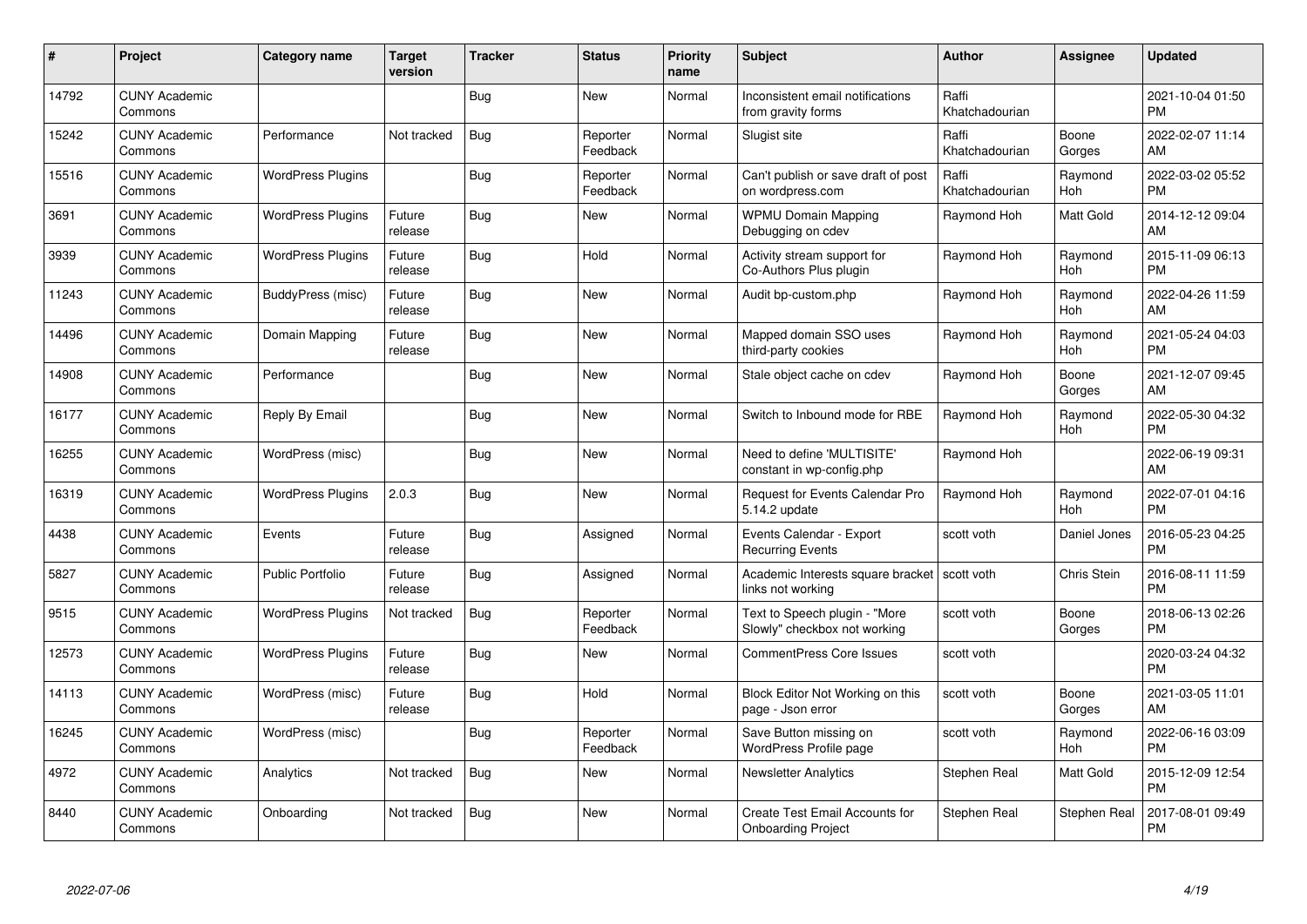| #     | Project                         | <b>Category name</b>    | <b>Target</b><br>version | <b>Tracker</b> | <b>Status</b>        | <b>Priority</b><br>name | <b>Subject</b>                                                                             | Author               | <b>Assignee</b>     | <b>Updated</b>                |
|-------|---------------------------------|-------------------------|--------------------------|----------------|----------------------|-------------------------|--------------------------------------------------------------------------------------------|----------------------|---------------------|-------------------------------|
| 14629 | <b>CUNY Academic</b><br>Commons |                         | Not tracked              | Bug            | Reporter<br>Feedback | Normal                  | Possible Post Order Bug?                                                                   | <b>Syelle Graves</b> |                     | 2021-09-14 10:47<br>AM.       |
| 16318 | <b>CUNY Academic</b><br>Commons |                         |                          | <b>Bug</b>     | New                  | Normal                  | Unable to Access block editor or<br>embed YouTube videos in new<br>pages, in one site only | <b>Syelle Graves</b> |                     | 2022-07-01 06:53<br><b>PM</b> |
| 11556 | <b>CUNY Academic</b><br>Commons | Courses                 | Not tracked              | <b>Bug</b>     | Reporter<br>Feedback | Normal                  | Instructor name given in course<br>listing                                                 | Tom Harbison         |                     | 2019-06-25 04:12<br><b>PM</b> |
| 12198 | <b>CUNY Academic</b><br>Commons |                         | Not tracked              | Bug            | Reporter<br>Feedback | Normal                  | Duplicate listing in My Sites                                                              | Tom Harbison         |                     | 2019-12-09 05:50<br><b>PM</b> |
| 308   | <b>CUNY Academic</b><br>Commons | Registration            | Future<br>release        | Feature        | New                  | Normal                  | Group recommendations for<br>signup process                                                | <b>Boone Gorges</b>  | Samantha<br>Raddatz | 2015-11-09 05:07<br><b>PM</b> |
| 618   | <b>CUNY Academic</b><br>Commons | <b>BuddyPress Docs</b>  | Future<br>release        | Feature        | Assigned             | Normal                  | <b>BuddyPress Docs: export formats</b>                                                     | Boone Gorges         | Boone<br>Gorges     | 2015-11-09 05:38<br><b>PM</b> |
| 1422  | <b>CUNY Academic</b><br>Commons | <b>BuddyPress Docs</b>  | Future<br>release        | Feature        | Assigned             | Normal                  | Make "created Doc" activity icons<br>non-mini                                              | <b>Boone Gorges</b>  | Boone<br>Gorges     | 2015-11-09 05:48<br><b>PM</b> |
| 1508  | <b>CUNY Academic</b><br>Commons | WordPress (misc)        | Future<br>release        | Feature        | Assigned             | Normal                  | Share login cookies across<br>mapped domains                                               | <b>Boone Gorges</b>  | Boone<br>Gorges     | 2012-07-02 12:12<br><b>PM</b> |
| 1744  | <b>CUNY Academic</b><br>Commons | <b>BuddyPress Docs</b>  | Future<br>release        | Feature        | Assigned             | Normal                  | Spreadsheet-style Docs                                                                     | <b>Boone Gorges</b>  | Boone<br>Gorges     | 2015-11-09 06:13<br>PM.       |
| 2832  | <b>CUNY Academic</b><br>Commons | <b>Public Portfolio</b> | Future<br>release        | Feature        | Assigned             | Normal                  | Improve interface for (not)<br>auto-linking profile fields                                 | <b>Boone Gorges</b>  | Chris Stein         | 2015-01-05 08:52<br><b>PM</b> |
| 3002  | <b>CUNY Academic</b><br>Commons | Search                  | Future<br>release        | Feature        | Assigned             | Normal                  | Overhaul CAC search by using<br>external search appliance                                  | Boone Gorges         | Boone<br>Gorges     | 2020-07-15 03:05<br>PM.       |
| 3192  | <b>CUNY Academic</b><br>Commons | Group Forums            | Future<br>release        | Feature        | Assigned             | Normal                  | Customizable forum views for<br>bbPress 2.x group forums                                   | Boone Gorges         | Raymond<br>Hoh      | 2015-11-09 12:47<br><b>PM</b> |
| 3193  | <b>CUNY Academic</b><br>Commons | Group Forums            | Future<br>release        | Feature        | Assigned             | Normal                  | bbPress 2.x dynamic roles and<br>RBE                                                       | Boone Gorges         | Boone<br>Gorges     | 2014-09-30 01:30<br><b>PM</b> |
| 3330  | <b>CUNY Academic</b><br>Commons | My Commons              | Future<br>release        | Feature        | Assigned             | Normal                  | 'Commons Information" tool                                                                 | Boone Gorges         | Chris Stein         | 2014-09-22 08:46<br><b>PM</b> |
| 3580  | <b>CUNY Academic</b><br>Commons | Group Blogs             | Future<br>release        | Feature        | New                  | Normal                  | Multiple blogs per group                                                                   | Boone Gorges         | Boone<br>Gorges     | 2018-02-20 02:02<br><b>PM</b> |
| 4481  | <b>CUNY Academic</b><br>Commons | Events                  | Future<br>release        | Feature        | New                  | Normal                  | Group admins/mods should have<br>the ability to unlink an event from<br>the group          | <b>Boone Gorges</b>  | Boone<br>Gorges     | 2017-04-24 03:53<br><b>PM</b> |
| 4635  | <b>CUNY Academic</b><br>Commons | Authentication          | Future<br>release        | Feature        | New                  | Normal                  | Allow non-WP authentication                                                                | <b>Boone Gorges</b>  | Sonja Leix          | 2019-03-01 02:05<br>PM        |
| 5234  | <b>CUNY Academic</b><br>Commons | Membership              | Future<br>release        | Feature        | Assigned             | Normal                  | Write Unconfirmed patch for WP                                                             | <b>Boone Gorges</b>  | Boone<br>Gorges     | 2016-10-24 11:18<br>AM        |
| 5489  | <b>CUNY Academic</b><br>Commons | Social Paper            | Future<br>release        | Feature        | New                  | Normal                  | Asc/desc sorting for Social Paper<br>directories                                           | <b>Boone Gorges</b>  |                     | 2016-04-21 10:06<br><b>PM</b> |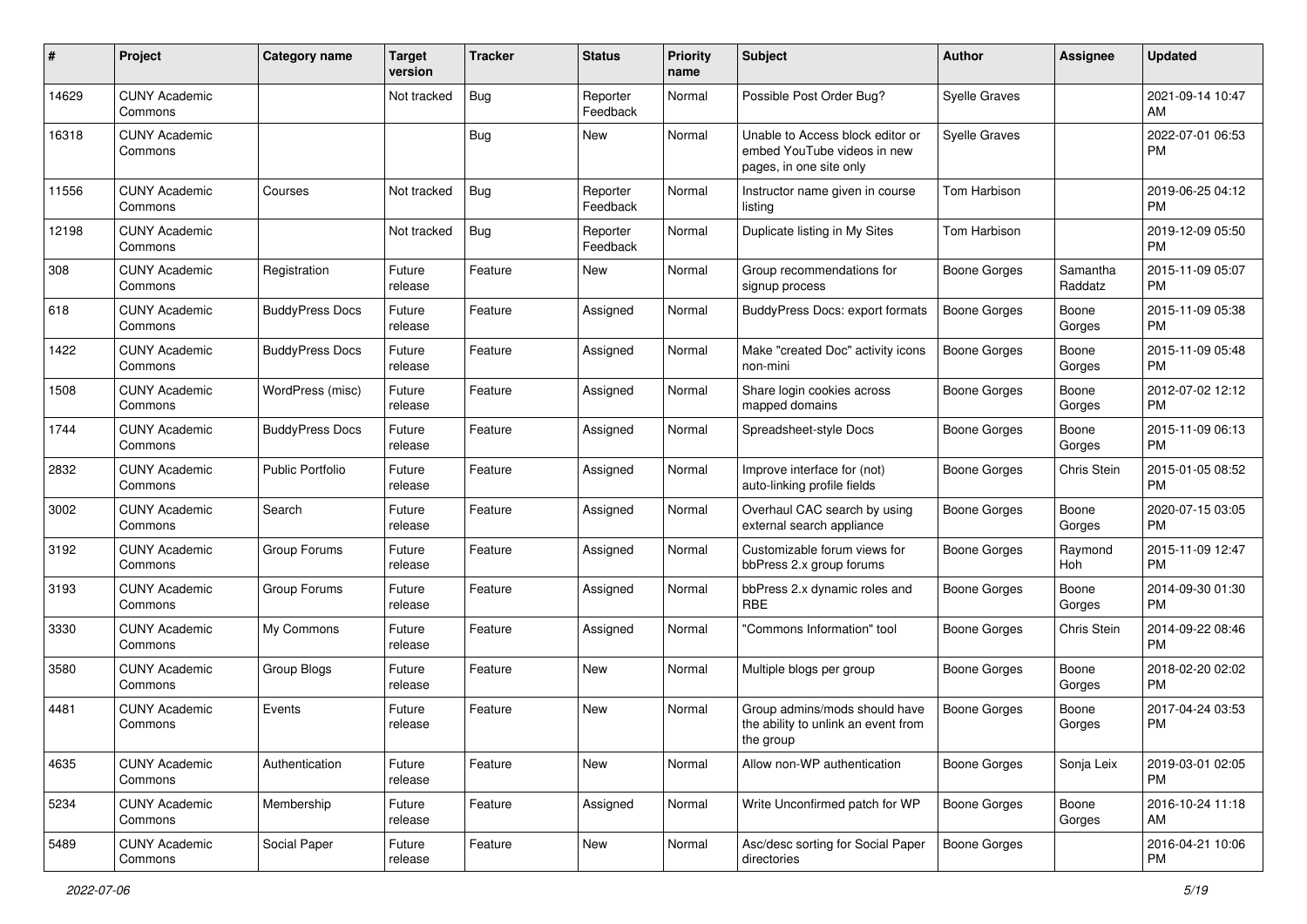| $\pmb{\#}$ | <b>Project</b>                  | Category name                  | <b>Target</b><br>version | <b>Tracker</b> | <b>Status</b>        | <b>Priority</b><br>name | <b>Subject</b>                                                                             | <b>Author</b>       | Assignee        | <b>Updated</b>                |
|------------|---------------------------------|--------------------------------|--------------------------|----------------|----------------------|-------------------------|--------------------------------------------------------------------------------------------|---------------------|-----------------|-------------------------------|
| 6332       | <b>CUNY Academic</b><br>Commons | WordPress (misc)               | Future<br>release        | Feature        | <b>New</b>           | Normal                  | Allow uploaded files to be marked<br>as private in an ad hoc way                           | <b>Boone Gorges</b> |                 | 2016-10-17 11:41<br><b>PM</b> |
| 9720       | <b>CUNY Academic</b><br>Commons | Authentication                 | Future<br>release        | Feature        | <b>New</b>           | Normal                  | The Commons should be an<br>oAuth provider                                                 | Boone Gorges        |                 | 2019-03-01 02:04<br><b>PM</b> |
| 10380      | <b>CUNY Academic</b><br>Commons | WordPress (misc)               | Future<br>release        | Feature        | In Progress          | Normal                  | Remove blacklisted plugins                                                                 | Boone Gorges        |                 | 2022-04-26 12:00<br><b>PM</b> |
| 11517      | <b>CUNY Academic</b><br>Commons |                                | Not tracked              | Feature        | Assigned             | Normal                  | wp-accessibility plugin should not<br>strip 'target=" blank" by default                    | <b>Boone Gorges</b> | Laurie Hurson   | 2019-09-24 09:57<br>AM        |
| 11834      | <b>CUNY Academic</b><br>Commons | <b>Group Files</b>             | Future<br>release        | Feature        | <b>New</b>           | Normal                  | Improved tools for managing<br>group file folders                                          | Boone Gorges        | Sonja Leix      | 2019-09-06 03:55<br><b>PM</b> |
| 11945      | <b>CUNY Academic</b><br>Commons | Reckoning                      | Future<br>release        | Feature        | Reporter<br>Feedback | Normal                  | Add Comments bubble to<br>Reckoning views                                                  | Boone Gorges        | Boone<br>Gorges | 2019-11-12 05:14<br><b>PM</b> |
| 12042      | <b>CUNY Academic</b><br>Commons | <b>Email Notifications</b>     | Future<br>release        | Feature        | <b>New</b>           | Normal                  | Improved error logging for BPGES<br>send queue                                             | Boone Gorges        | Boone<br>Gorges | 2021-11-19 12:25<br><b>PM</b> |
| 12091      | <b>CUNY Academic</b><br>Commons | <b>Group Files</b>             | Future<br>release        | Feature        | New                  | Normal                  | Improved pre-upload file validation<br>for bp-group-documents                              | Boone Gorges        | Boone<br>Gorges | 2019-11-14 01:21<br><b>PM</b> |
| 12911      | <b>CUNY Academic</b><br>Commons |                                | Not tracked              | Feature        | <b>New</b>           | Normal                  | Block access to xmlrpc.php based<br>on User-Agent                                          | <b>Boone Gorges</b> | Boone<br>Gorges | 2020-06-09 05:12<br><b>PM</b> |
| 13048      | <b>CUNY Academic</b><br>Commons | Shortcodes and<br>embeds       | Future<br>release        | Feature        | <b>New</b>           | Normal                  | Jupyter Notebooks support                                                                  | Boone Gorges        |                 | 2020-07-14 11:46<br>AM        |
| 13358      | <b>CUNY Academic</b><br>Commons | Group Forums                   | Future<br>release        | Feature        | <b>New</b>           | Normal                  | Improved UI for group forum<br>threading settings                                          | Boone Gorges        | Raymond<br>Hoh  | 2021-11-19 12:27<br><b>PM</b> |
| 13466      | <b>CUNY Academic</b><br>Commons | Cavalcade                      | Future<br>release        | Feature        | <b>New</b>           | Normal                  | Automated cleanup for duplicate<br>Cavalcade tasks                                         | <b>Boone Gorges</b> | Boone<br>Gorges | 2020-10-13 05:24<br><b>PM</b> |
| 13835      | <b>CUNY Academic</b><br>Commons | WordPress (misc)               | Future<br>release        | Feature        | <b>New</b>           | Normal                  | Allow OneSearch widget to have<br>'CUNY' as campus                                         | <b>Boone Gorges</b> | Boone<br>Gorges | 2021-11-19 12:39<br><b>PM</b> |
| 13891      | <b>CUNY Academic</b><br>Commons | Internal Tools and<br>Workflow | 2.1.0                    | Feature        | <b>New</b>           | Normal                  | Migrate automated linting to<br>GitHub Actions                                             | Boone Gorges        | Jeremy Felt     | 2022-06-29 11:13<br>AM        |
| 14184      | <b>CUNY Academic</b><br>Commons | Public Portfolio               | Future<br>release        | Feature        | <b>New</b>           | Normal                  | Centralized mechanism for storing<br>Campus affiliations                                   | <b>Boone Gorges</b> | Boone<br>Gorges | 2022-01-04 11:35<br>AM        |
| 14309      | <b>CUNY Academic</b><br>Commons | Group Library                  | Future<br>release        | Feature        | <b>New</b>           | Normal                  | Better handling of<br>bp_group_document file download<br>attempts when file is not present | <b>Boone Gorges</b> | Boone<br>Gorges | 2021-11-19 12:28<br><b>PM</b> |
| 15194      | <b>CUNY Academic</b><br>Commons | Internal Tools and<br>Workflow | 2.1.0                    | Feature        | <b>New</b>           | Normal                  | PHPCS sniff for un-restored<br>switch_to_blog() calls                                      | Boone Gorges        | Jeremy Felt     | 2022-05-26 10:45<br>AM        |
| 15883      | <b>CUNY Academic</b><br>Commons |                                | 2.1.0                    | Feature        | New                  | Normal                  | Release BPGES update                                                                       | Boone Gorges        | Boone<br>Gorges | 2022-05-26 10:39<br>AM        |
| 16092      | <b>CUNY Academic</b><br>Commons |                                | Future<br>release        | Feature        | Hold                 | Normal                  | Don't show main site in Site<br>search results                                             | Boone Gorges        | Boone<br>Gorges | 2022-05-17 03:12<br><b>PM</b> |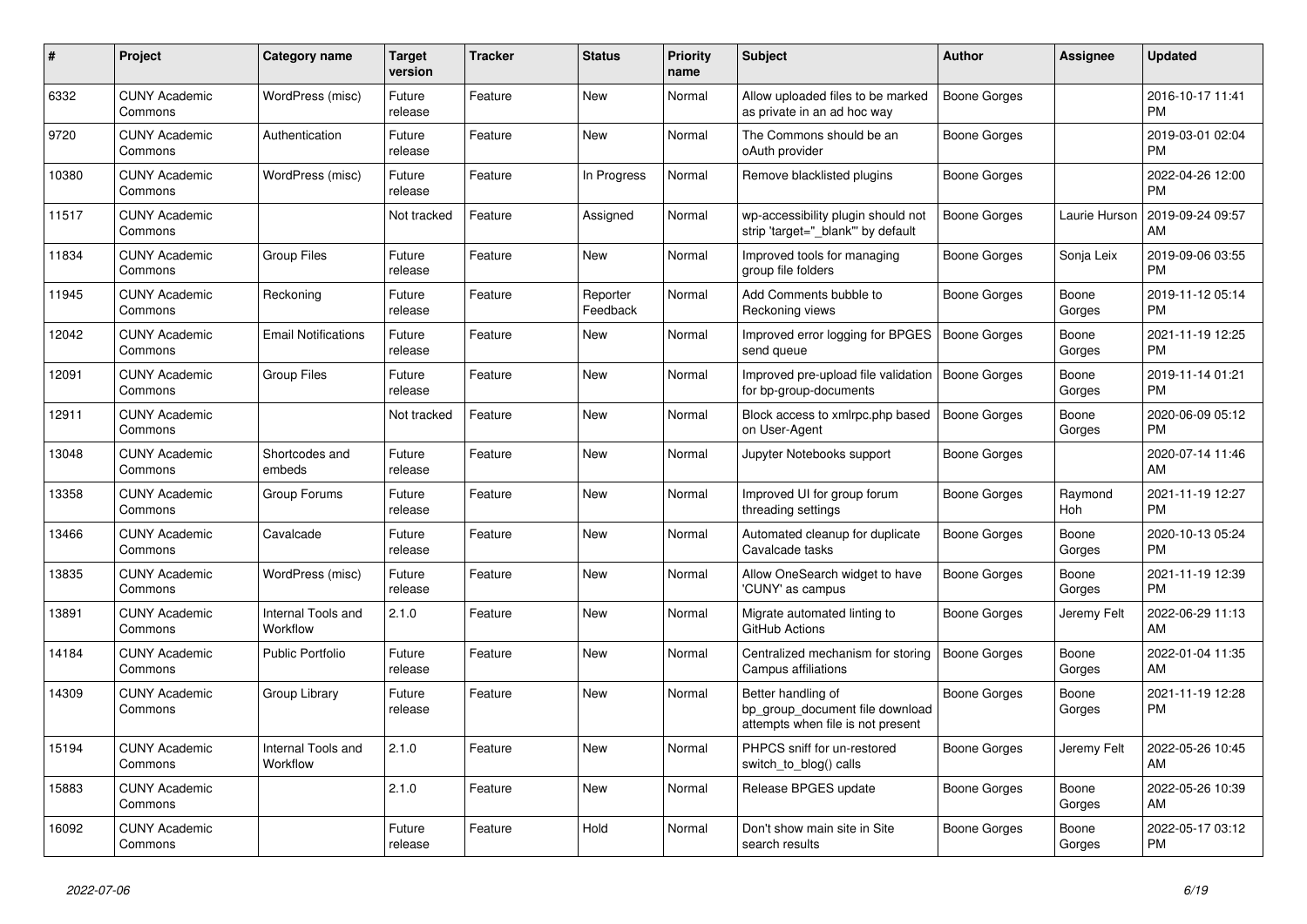| $\#$  | Project                                                                 | <b>Category name</b>      | <b>Target</b><br>version | <b>Tracker</b> | <b>Status</b>        | <b>Priority</b><br>name | <b>Subject</b>                                                          | Author             | <b>Assignee</b>     | <b>Updated</b>                |
|-------|-------------------------------------------------------------------------|---------------------------|--------------------------|----------------|----------------------|-------------------------|-------------------------------------------------------------------------|--------------------|---------------------|-------------------------------|
| 1460  | <b>CUNY Academic</b><br>Commons                                         | Analytics                 | Future<br>release        | Feature        | Assigned             | Normal                  | Update System Report                                                    | <b>Brian Foote</b> | Boone<br>Gorges     | 2015-11-09 06:13<br>PM.       |
| 2881  | <b>CUNY Academic</b><br>Commons                                         | <b>Public Portfolio</b>   | Future<br>release        | Feature        | Assigned             | Normal                  | Redesign the UX for Profiles                                            | Chris Stein        | Chris Stein         | 2016-10-13 12:45<br><b>PM</b> |
| 13199 | <b>CUNY Academic</b><br>Commons                                         | Group Forums              | Future<br>release        | Feature        | New                  | Normal                  | Favoring Groups over bbPress<br>plugin                                  | Colin McDonald     | Colin<br>McDonald   | 2021-11-19 12:28<br><b>PM</b> |
| 13370 | <b>CUNY Academic</b><br>Commons                                         | Group Library             | Future<br>release        | Feature        | New                  | Normal                  | Library bulk deletion and folder<br>editing                             | Colin McDonald     | Boone<br>Gorges     | 2020-10-13 10:41<br>AM        |
| 11968 | JustPublics@365<br>MediaCamp                                            |                           |                          | Feature        | New                  | Normal                  | Nanoscience Retractable Display<br>Unit                                 | Donald Cherry      | Bonnie<br>Eissner   | 2021-02-19 08:50<br>AM        |
| 12062 | AD/O365 Transition<br>from NonMatric to<br><b>Matriculated Students</b> |                           |                          | Feature        | In Progress          | Normal                  | create solution and console<br>project                                  | Emilio Rodriguez   | Emilio<br>Rodriguez | 2019-11-12 03:56<br><b>PM</b> |
| 3473  | <b>CUNY Academic</b><br>Commons                                         | User Experience           | Future<br>release        | Feature        | Assigned             | Normal                  | Commons profile: Add help info<br>about "Positions" replacing "title"   | Keith Miyake       | Samantha<br>Raddatz | 2015-11-09 02:28<br><b>PM</b> |
| 11131 | <b>CUNY Academic</b><br>Commons                                         |                           | Future<br>release        | Feature        | Reporter<br>Feedback | Normal                  | <b>Image Annotation Plugins</b>                                         | Laurie Hurson      |                     | 2019-02-26 11:33<br>AM        |
| 11789 | <b>CUNY Academic</b><br>Commons                                         | Courses                   | Future<br>release        | Feature        | New                  | Normal                  | Ability to remove item from<br>Courses list                             | Laurie Hurson      | Sonja Leix          | 2019-09-24 12:28<br><b>PM</b> |
| 12121 | <b>CUNY Academic</b><br>Commons                                         | <b>WordPress Plugins</b>  | 2.0.3                    | Feature        | Reporter<br>Feedback | Normal                  | Embedding H5P Iframes on<br>Commons Site                                | Laurie Hurson      | Boone<br>Gorges     | 2022-06-29 11:32<br>AM        |
| 12446 | <b>CUNY Academic</b><br>Commons                                         | Groups (misc)             | Future<br>release        | Feature        | Reporter<br>Feedback | Normal                  | Toggle default site to group forum<br>posting                           | Laurie Hurson      | Laurie Hurson       | 2020-03-10 11:57<br>AM        |
| 13650 | <b>CUNY Academic</b><br>Commons                                         | Group Library             | Future<br>release        | Feature        | New                  | Normal                  | Forum Attachments in Group<br>Library                                   | Laurie Hurson      |                     | 2021-11-19 12:30<br><b>PM</b> |
| 14787 | <b>CUNY Academic</b><br>Commons                                         | Plugin Packages           | Future<br>release        | Feature        | New                  | Normal                  | Creating a "Design" plugin<br>package                                   | Laurie Hurson      | scott voth          | 2022-04-27 04:56<br><b>PM</b> |
| 15613 | <b>CUNY Academic</b><br>Commons                                         |                           | 2.0.3                    | Feature        | Reporter<br>Feedback | Normal                  | Adding "Passster" plugin                                                | Laurie Hurson      |                     | 2022-06-29 11:32<br>AM        |
| 15923 | <b>CUNY Academic</b><br>Commons                                         |                           | Not tracked              | Feature        | Reporter<br>Feedback | Normal                  | <b>Bellows Plugin Adjustments</b>                                       | Laurie Hurson      |                     | 2022-04-20 10:10<br>AM        |
| 16332 | <b>CUNY Academic</b><br>Commons                                         |                           |                          | Feature        | New                  | Normal                  | Refining the OER Tag: Remove<br>OER tag option from Creation<br>Process | Laurie Hurson      |                     | 2022-07-05 01:07<br><b>PM</b> |
| 5225  | <b>CUNY Academic</b><br>Commons                                         | Registration              | Future<br>release        | Feature        | Assigned             | Normal                  | On-boarding Issues                                                      | Luke Waltzer       | Samantha<br>Raddatz | 2016-02-12 02:58<br><b>PM</b> |
| 6078  | <b>CUNY Academic</b><br>Commons                                         | <b>Blogs (BuddyPress)</b> | Future<br>release        | Feature        | New                  | Normal                  | <b>Explore Adding Network Blog</b><br>Metadata Plugin                   | Luke Waltzer       | Luke Waltzer        | 2016-10-11 10:29<br><b>PM</b> |
| 8835  | <b>CUNY Academic</b><br>Commons                                         | <b>Blogs (BuddyPress)</b> | Future<br>release        | Feature        | New                  | Normal                  | Extend cuny.is shortlinks to sites                                      | Luke Waltzer       | Boone<br>Gorges     | 2022-04-26 11:59<br>AM        |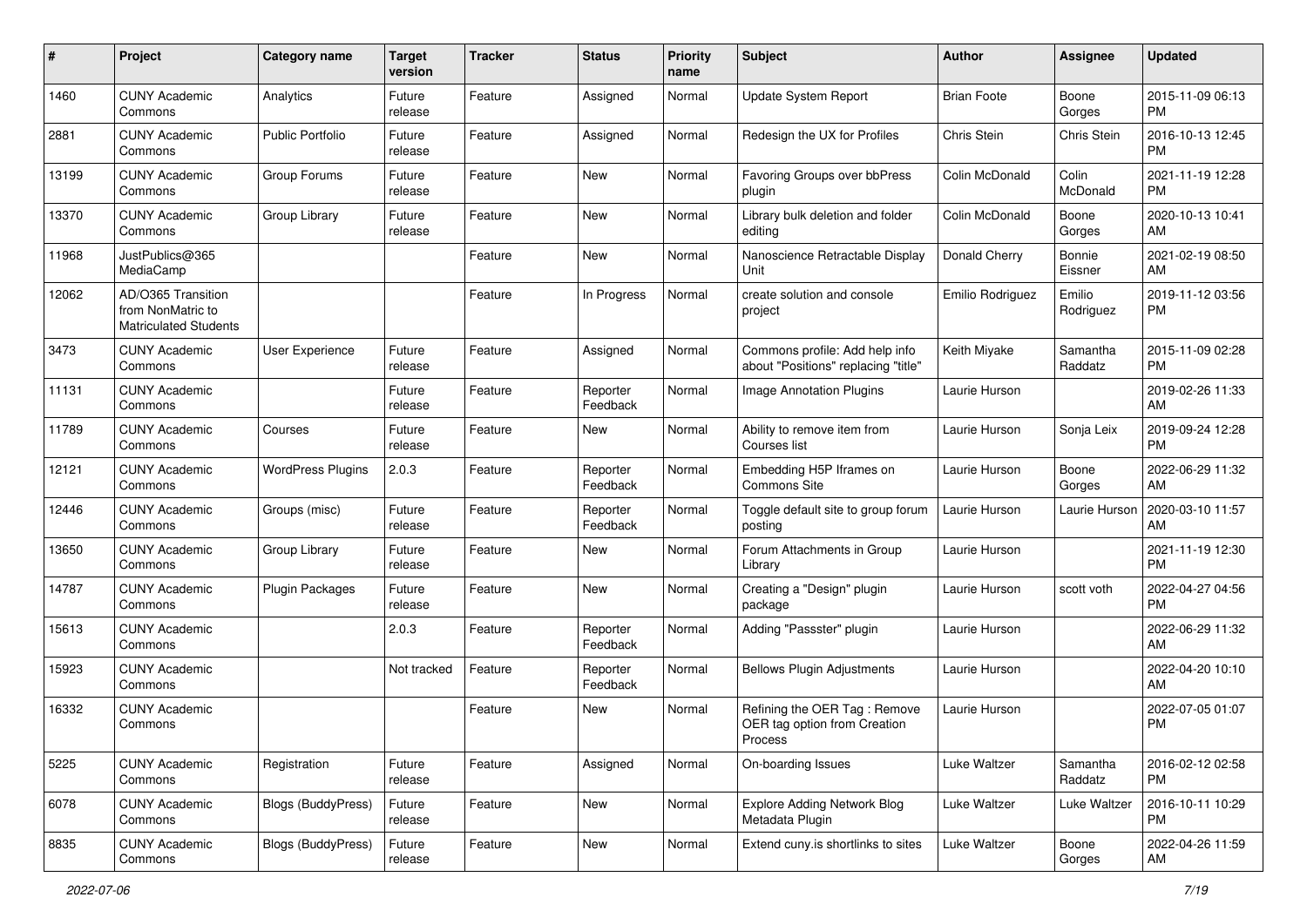| #    | Project                         | <b>Category name</b>       | <b>Target</b><br>version | <b>Tracker</b> | <b>Status</b>        | Priority<br>name | <b>Subject</b>                                                                             | <b>Author</b>      | <b>Assignee</b>     | <b>Updated</b>                |
|------|---------------------------------|----------------------------|--------------------------|----------------|----------------------|------------------|--------------------------------------------------------------------------------------------|--------------------|---------------------|-------------------------------|
| 9895 | <b>CUNY Academic</b><br>Commons | Onboarding                 | Future<br>release        | Feature        | Assigned             | Normal           | Add "Accept Invitation"<br>link/button/function to Group<br>and/or Site invitation emails? | Luke Waltzer       | Boone<br>Gorges     | 2018-06-07 12:42<br><b>PM</b> |
| 7828 | <b>CUNY Academic</b><br>Commons |                            | Not tracked              | Feature        | Assigned             | Normal           | Theme Assessment 2017                                                                      | Margaret Galvan    | Margaret<br>Galvan  | 2017-05-02 10:41<br><b>PM</b> |
| 8211 | <b>CUNY Academic</b><br>Commons | <b>WordPress Themes</b>    | Future<br>release        | Feature        | <b>New</b>           | Normal           | Theme Suggestions: Material<br>Design-Inspired Themes                                      | Margaret Galvan    | Margaret<br>Galvan  | 2017-08-07 02:48<br><b>PM</b> |
| 5199 | <b>CUNY Academic</b><br>Commons | Social Paper               | Future<br>release        | Feature        | New                  | Normal           | add tables to the SP editor                                                                | Marilyn Weber      |                     | 2016-10-24 11:27<br>AM        |
| 5205 | <b>CUNY Academic</b><br>Commons | Social Paper               | Future<br>release        | Feature        | <b>New</b>           | Normal           | Social Paper folders                                                                       | Marilyn Weber      |                     | 2016-02-11 10:24<br><b>PM</b> |
| 5397 | <b>CUNY Academic</b><br>Commons | Social Paper               | Future<br>release        | Feature        | <b>New</b>           | Normal           | frustrating to have to<br>enable/disable in SP                                             | Marilyn Weber      | Samantha<br>Raddatz | 2016-04-20 03:39<br><b>PM</b> |
| 5992 | <b>CUNY Academic</b><br>Commons | <b>Email Notifications</b> | Future<br>release        | Feature        | <b>New</b>           | Normal           | Changing the From line of<br>autogenerated blog emails                                     | Marilyn Weber      |                     | 2018-09-27 05:19<br><b>PM</b> |
| 2571 | <b>NYCDH Community</b><br>Site  |                            |                          | Feature        | Assigned             | Normal           | Add Google custom search box to<br>homepage                                                | <b>Mark Newton</b> | Raymond<br>Hoh      | 2013-05-18 07:49<br><b>PM</b> |
| 2573 | <b>NYCDH Community</b><br>Site  |                            |                          | Feature        | Reporter<br>Feedback | Normal           | Add dh nyc twitter list feed to site                                                       | <b>Mark Newton</b> | Matt Gold           | 2013-05-16 11:42<br><b>PM</b> |
| 2574 | <b>NYCDH Community</b><br>Site  |                            |                          | Feature        | Assigned             | Normal           | Add Way to Upload Files to<br>Groups                                                       | <b>Mark Newton</b> | Raymond<br>Hoh      | 2013-05-18 07:46<br><b>PM</b> |
| 287  | <b>CUNY Academic</b><br>Commons | WordPress (misc)           | Future<br>release        | Feature        | Assigned             | Normal           | Create troubleshooting tool for<br>account sign-up                                         | <b>Matt Gold</b>   | Boone<br>Gorges     | 2015-11-09 06:17<br><b>PM</b> |
| 364  | <b>CUNY Academic</b><br>Commons | <b>WordPress Plugins</b>   | Future<br>release        | Feature        | <b>New</b>           | Normal           | <b>Bulletin Board</b>                                                                      | <b>Matt Gold</b>   |                     | 2015-01-05 08:50<br><b>PM</b> |
| 365  | <b>CUNY Academic</b><br>Commons | WordPress (misc)           | Future<br>release        | Feature        | Assigned             | Normal           | <b>Create Mouseover Tooltips</b><br>throughout Site                                        | <b>Matt Gold</b>   | <b>Chris Stein</b>  | 2015-11-09 06:18<br><b>PM</b> |
| 377  | <b>CUNY Academic</b><br>Commons | BuddyPress (misc)          | Future<br>release        | Feature        | Assigned             | Normal           | Like buttons                                                                               | Matt Gold          | Boone<br>Gorges     | 2010-11-16 05:13<br><b>PM</b> |
| 412  | <b>CUNY Academic</b><br>Commons | <b>WordPress Themes</b>    | Future<br>release        | Feature        | Assigned             | Normal           | <b>Featured Themes</b>                                                                     | <b>Matt Gold</b>   | Dominic<br>Giglio   | 2015-01-05 08:44<br><b>PM</b> |
| 435  | <b>CUNY Academic</b><br>Commons | BuddyPress (misc)          | Future<br>release        | Feature        | Assigned             | Normal           | Include Avatar Images in Forum<br><b>Post Notification Emails</b>                          | <b>Matt Gold</b>   | Boone<br>Gorges     | 2010-12-08 12:40<br><b>PM</b> |
| 497  | <b>CUNY Academic</b><br>Commons | <b>WordPress Plugins</b>   | Future<br>release        | Feature        | Assigned             | Normal           | Drag and Drop Ordering on<br><b>Gallery Post Plugin</b>                                    | <b>Matt Gold</b>   | Ron Rennick         | 2015-11-09 06:18<br><b>PM</b> |
| 500  | <b>CUNY Academic</b><br>Commons | BuddyPress (misc)          | Future<br>release        | Feature        | Assigned             | Normal           | <b>Export Group Data</b>                                                                   | <b>Matt Gold</b>   | Boone<br>Gorges     | 2010-12-19 12:09<br><b>PM</b> |
| 554  | <b>CUNY Academic</b><br>Commons | BuddyPress (misc)          | Future<br>release        | Feature        | Assigned             | Normal           | Add Trackback notifications to<br>site-wide activity feed                                  | <b>Matt Gold</b>   | Boone<br>Gorges     | 2015-11-09 06:19<br><b>PM</b> |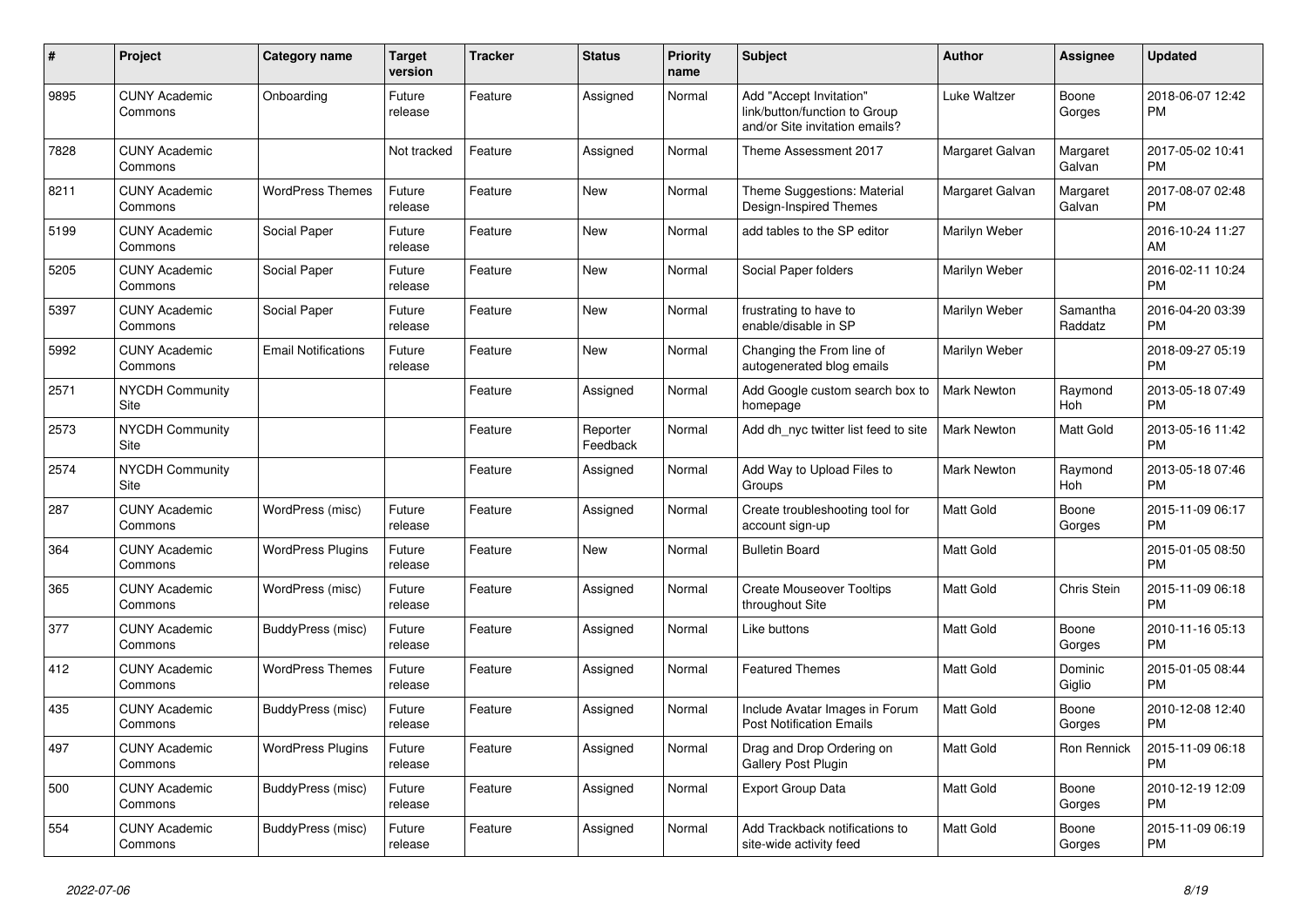| #    | Project                         | <b>Category name</b>     | <b>Target</b><br>version | <b>Tracker</b> | <b>Status</b>        | <b>Priority</b><br>name | Subject                                                               | Author           | <b>Assignee</b>     | <b>Updated</b>                |
|------|---------------------------------|--------------------------|--------------------------|----------------|----------------------|-------------------------|-----------------------------------------------------------------------|------------------|---------------------|-------------------------------|
| 599  | <b>CUNY Academic</b><br>Commons | BuddyPress (misc)        | Future<br>release        | Feature        | Assigned             | Normal                  | Consider adding rating plugins for<br><b>BuddyPress/BBPress</b>       | <b>Matt Gold</b> | Boone<br>Gorges     | 2011-08-22 06:50<br><b>PM</b> |
| 635  | <b>CUNY Academic</b><br>Commons | BuddyPress (misc)        | Future<br>release        | Feature        | Assigned             | Normal                  | Big Blue Button -<br>Videoconferencing in Groups and<br>Blogs         | Matt Gold        | Boone<br>Gorges     | 2011-03-14 03:24<br><b>PM</b> |
| 653  | <b>CUNY Academic</b><br>Commons | Group Blogs              | Future<br>release        | Feature        | Assigned             | Normal                  | Redesign Integration of Groups<br>and Blogs                           | <b>Matt Gold</b> | Samantha<br>Raddatz | 2015-11-09 05:40<br><b>PM</b> |
| 658  | <b>CUNY Academic</b><br>Commons | <b>WordPress Plugins</b> | Future<br>release        | Feature        | Assigned             | Normal                  | Rebulid Sitewide Tag Suggestion                                       | <b>Matt Gold</b> | Boone<br>Gorges     | 2015-01-05 08:47<br><b>PM</b> |
| 1105 | <b>CUNY Academic</b><br>Commons | WordPress (misc)         | Future<br>release        | Feature        | Assigned             | Normal                  | Rephrase Blog Privacy Options                                         | <b>Matt Gold</b> | Samantha<br>Raddatz | 2015-11-09 06:19<br><b>PM</b> |
| 1544 | <b>CUNY Academic</b><br>Commons | Groups (misc)            | Future<br>release        | Feature        | Reporter<br>Feedback | Normal                  | Group Filtering and Sorting                                           | <b>Matt Gold</b> | Chris Stein         | 2019-03-01 02:25<br><b>PM</b> |
| 2523 | <b>CUNY Academic</b><br>Commons | <b>BuddyPress Docs</b>   | Future<br>release        | Feature        | Assigned             | Normal                  | Allow Users to Upload Images to<br><b>BP</b> Docs                     | <b>Matt Gold</b> | Boone<br>Gorges     | 2015-11-09 06:14<br><b>PM</b> |
| 3042 | <b>CUNY Academic</b><br>Commons | <b>Public Portfolio</b>  | Future<br>release        | Feature        | Assigned             | Normal                  | Browsing member interests                                             | Matt Gold        | Boone<br>Gorges     | 2015-03-21 09:04<br><b>PM</b> |
| 3090 | <b>CUNY Academic</b><br>Commons | Twitter page             | Future<br>release        | Feature        | Assigned             | Normal                  | Prevent Retweets from showing<br>up on Commons twitter page           | <b>Matt Gold</b> | <b>Tahir Butt</b>   | 2016-10-24 11:31<br>AM        |
| 3220 | <b>CUNY Academic</b><br>Commons | <b>Public Portfolio</b>  | Future<br>release        | Feature        | Assigned             | Normal                  | Add indent/outdent option to<br>Formatting Buttons on Profile<br>Page | <b>Matt Gold</b> | Boone<br>Gorges     | 2014-05-21 10:39<br><b>PM</b> |
| 3308 | <b>CUNY Academic</b><br>Commons | Group Invitations        | Future<br>release        | Feature        | Assigned             | Normal                  | Allow members to rescind group<br>invitations                         | <b>Matt Gold</b> | Boone<br>Gorges     | 2015-04-01 08:53<br><b>PM</b> |
| 3517 | <b>CUNY Academic</b><br>Commons | My Commons               | Future<br>release        | Feature        | Assigned             | Normal                  | Mute/Unmute My Commons<br>updates                                     | Matt Gold        | Raymond<br>Hoh      | 2015-11-09 01:19<br><b>PM</b> |
| 3536 | <b>CUNY Academic</b><br>Commons | My Commons               | Future<br>release        | Feature        | Assigned             | Normal                  | Infinite Scroll on My Commons<br>page                                 | <b>Matt Gold</b> | Raymond<br>Hoh      | 2015-04-13 04:42<br><b>PM</b> |
| 3657 | <b>CUNY Academic</b><br>Commons | WordPress (misc)         | Not tracked              | Feature        | New                  | Normal                  | Create alert for GC email<br>addresses                                | Matt Gold        | Matt Gold           | 2016-04-14 11:29<br><b>PM</b> |
| 3662 | <b>CUNY Academic</b><br>Commons | SEO                      | Future<br>release        | Feature        | Assigned             | Normal                  | Duplicate Content/SEO/Google<br>issues                                | <b>Matt Gold</b> | Raymond<br>Hoh      | 2015-04-13 04:37<br><b>PM</b> |
| 3759 | <b>CUNY Academic</b><br>Commons | WordPress (misc)         | Future<br>release        | Feature        | Assigned             | Normal                  | Review Interface for Adding Users<br>to Blogs                         | Matt Gold        | Boone<br>Gorges     | 2015-03-24 05:52<br>PM        |
| 3768 | <b>CUNY Academic</b><br>Commons | <b>Public Portfolio</b>  | Future<br>release        | Feature        | Assigned             | Normal                  | Institutions/Past positions on<br>public portfolios                   | <b>Matt Gold</b> | Boone<br>Gorges     | 2018-04-23 10:44<br>AM        |
| 3770 | <b>CUNY Academic</b><br>Commons | <b>Public Portfolio</b>  | Future<br>release        | Feature        | Assigned             | Normal                  | Improve Layout/Formatting of<br>Positions Area on Public Portfolios   | <b>Matt Gold</b> | Chris Stein         | 2015-04-01 09:17<br><b>PM</b> |
| 4053 | <b>CUNY Academic</b><br>Commons | Events                   | Future<br>release        | Feature        | Assigned             | Normal                  | Create new tab for past events                                        | Matt Gold        | Boone<br>Gorges     | 2015-05-12 02:10<br><b>PM</b> |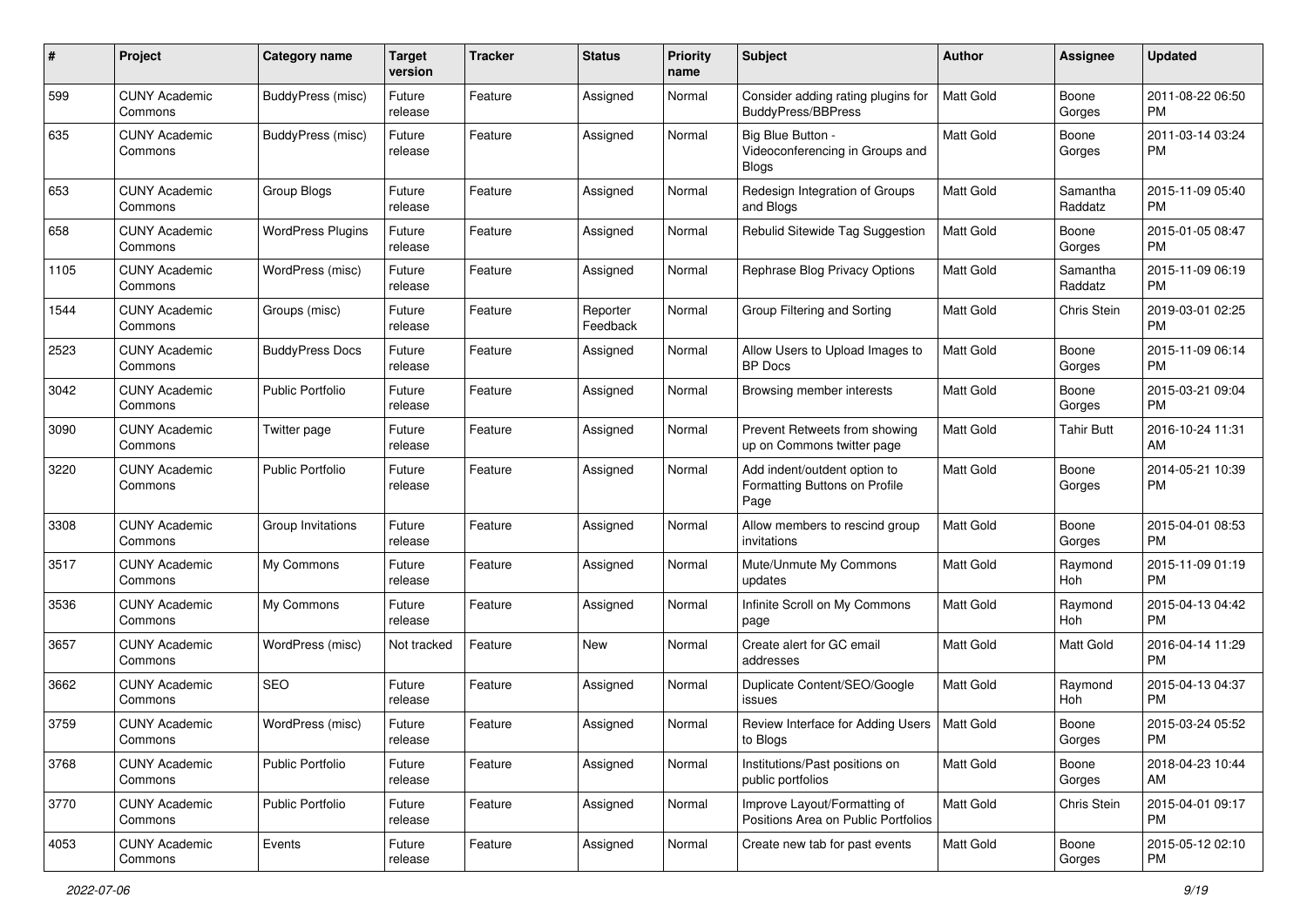| #    | <b>Project</b>                  | Category name             | <b>Target</b><br>version | <b>Tracker</b> | <b>Status</b>        | Priority<br>name | <b>Subject</b>                                                                        | <b>Author</b>    | Assignee            | <b>Updated</b>                |
|------|---------------------------------|---------------------------|--------------------------|----------------|----------------------|------------------|---------------------------------------------------------------------------------------|------------------|---------------------|-------------------------------|
| 4238 | <b>CUNY Academic</b><br>Commons | Events                    | Future<br>release        | Feature        | Assigned             | Normal           | Copy Events to Other Groups?                                                          | <b>Matt Gold</b> | Boone<br>Gorges     | 2015-07-02 10:08<br>AM        |
| 4980 | <b>CUNY Academic</b><br>Commons | Home Page                 | Future<br>release        | Feature        | Assigned             | Normal           | <b>CAC Featured Content -- Adding</b><br>Randomization                                | Matt Gold        | Boone<br>Gorges     | 2016-12-12 03:01<br><b>PM</b> |
| 5316 | <b>CUNY Academic</b><br>Commons | <b>User Experience</b>    | Future<br>release        | Feature        | Assigned             | Normal           | Prompt user email address<br>updates                                                  | Matt Gold        | Stephen Real        | 2016-12-21 03:30<br><b>PM</b> |
| 5581 | <b>CUNY Academic</b><br>Commons | Analytics                 | Future<br>release        | Feature        | Assigned             | Normal           | <b>Explore alternatives to Google</b><br>Analytics                                    | <b>Matt Gold</b> | Valerie<br>Townsend | 2020-04-17 03:12<br><b>PM</b> |
| 5696 | <b>CUNY Academic</b><br>Commons | Events                    | Future<br>release        | Feature        | Assigned             | Normal           | Events Calendar - display options<br>calendar aggregation /                           | Matt Gold        | Boone<br>Gorges     | 2016-10-13 11:44<br>AM        |
| 5955 | <b>CUNY Academic</b><br>Commons | Outreach                  | Future<br>release        | Feature        | Assigned             | Normal           | Create auto-newsletter for<br>commons members                                         | Matt Gold        | Luke Waltzer        | 2016-08-30 10:34<br>AM        |
| 6115 | <b>CUNY Academic</b><br>Commons | Publicity                 | Not tracked              | Feature        | Assigned             | Normal           | create digital signage for GC                                                         | <b>Matt Gold</b> | scott voth          | 2016-10-11 10:09<br><b>PM</b> |
| 6426 | <b>CUNY Academic</b><br>Commons | Spam/Spam<br>Prevention   | Future<br>release        | Feature        | Assigned             | Normal           | Force captcha on all comments?                                                        | <b>Matt Gold</b> | <b>Tahir Butt</b>   | 2016-10-24 02:06<br><b>PM</b> |
| 7115 | <b>CUNY Academic</b><br>Commons | Groups (misc)             | Future<br>release        | Feature        | Reporter<br>Feedback | Normal           | make licensing info clear during<br>group creation                                    | Matt Gold        | Raymond<br>Hoh      | 2020-12-08 11:32<br>AM        |
| 8756 | <b>CUNY Academic</b><br>Commons | Group Blogs               | Future<br>release        | Feature        | Hold                 | Normal           | Connect multiple blogs to one<br>group?                                               | Matt Gold        | Boone<br>Gorges     | 2017-09-30 10:42<br>AM        |
| 8836 | <b>CUNY Academic</b><br>Commons | <b>Blogs (BuddyPress)</b> | Future<br>release        | Feature        | Assigned             | Normal           | Redesign site launch process                                                          | <b>Matt Gold</b> | Boone<br>Gorges     | 2019-10-03 02:49<br><b>PM</b> |
| 8837 | <b>CUNY Academic</b><br>Commons |                           | Not tracked              | Feature        | Assigned             | Normal           | Create a form to request info from<br>people requesting premium<br>themes and plugins | <b>Matt Gold</b> | Marilyn<br>Weber    | 2017-11-14 03:35<br><b>PM</b> |
| 8898 | <b>CUNY Academic</b><br>Commons | Social Paper              | Not tracked              | Feature        | Assigned             | Normal           | Usage data on docs and social<br>paper                                                | <b>Matt Gold</b> | Matt Gold           | 2017-11-16 11:32<br>AM        |
| 8900 | <b>CUNY Academic</b><br>Commons | Accessibility             | Future<br>release        | Feature        | Assigned             | Normal           | Look into tools to enforce<br>accessibility in WP environment                         | Matt Gold        | Boone<br>Gorges     | 2022-04-26 11:59<br>AM        |
| 8901 | <b>CUNY Academic</b><br>Commons | Accessibility             | Future<br>release        | Feature        | Assigned             | Normal           | Theme analysis for accessibility                                                      | Matt Gold        | Boone<br>Gorges     | 2022-04-26 11:59<br>AM        |
| 8902 | <b>CUNY Academic</b><br>Commons | Design                    | Not tracked              | Feature        | Assigned             | Normal           | Report back on research on<br><b>BuddyPress themes</b>                                | Matt Gold        | Michael Smith       | 2017-11-10 12:31<br><b>PM</b> |
| 8976 | <b>CUNY Academic</b><br>Commons | Reply By Email            | Not tracked              | Feature        | Assigned             | Normal           | Package RBE new topics posting?                                                       | <b>Matt Gold</b> | Raymond<br>Hoh      | 2017-12-04 02:34<br><b>PM</b> |
| 9028 | <b>CUNY Academic</b><br>Commons | Onboarding                | Future<br>release        | Feature        | Assigned             | Normal           | suggest groups to new members<br>during the registration process                      | <b>Matt Gold</b> | Chris Stein         | 2018-10-24 12:34<br><b>PM</b> |
| 9947 | <b>CUNY Academic</b><br>Commons | <b>WordPress Plugins</b>  | Future<br>release        | Feature        | Reporter<br>Feedback | Normal           | Install H5P quiz plugin                                                               | Matt Gold        | Boone<br>Gorges     | 2018-09-11 11:01<br>AM        |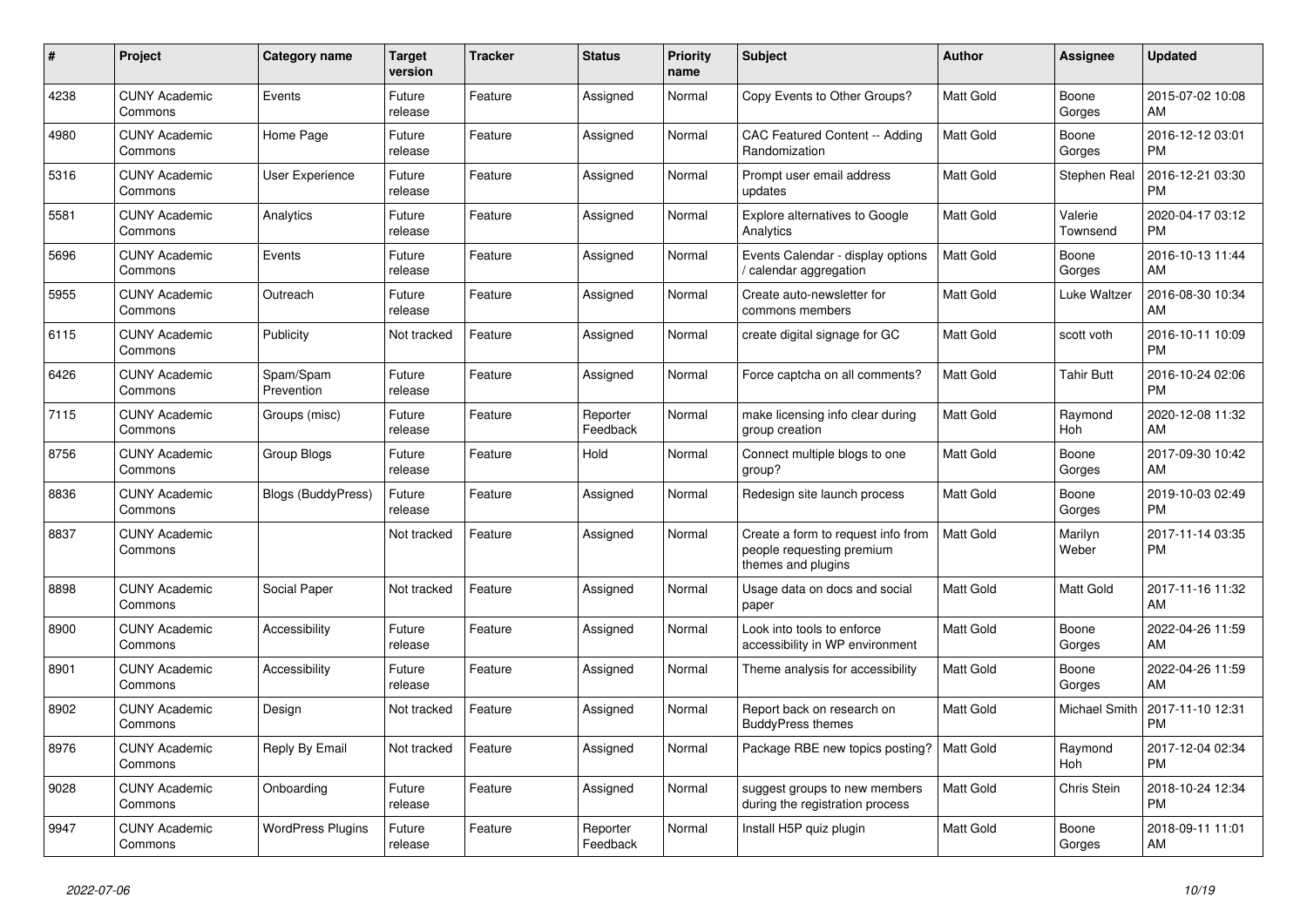| #     | <b>Project</b>                  | <b>Category name</b>       | <b>Target</b><br>version | <b>Tracker</b> | <b>Status</b>        | <b>Priority</b><br>name | <b>Subject</b>                                                                                                                               | <b>Author</b>           | Assignee            | <b>Updated</b>                |
|-------|---------------------------------|----------------------------|--------------------------|----------------|----------------------|-------------------------|----------------------------------------------------------------------------------------------------------------------------------------------|-------------------------|---------------------|-------------------------------|
| 10659 | <b>CUNY Academic</b><br>Commons | Group Forums               | Future<br>release        | Feature        | Assigned             | Normal                  | Post to multiple groups via email                                                                                                            | <b>Matt Gold</b>        | Raymond<br>Hoh      | 2018-11-15 12:54<br>AM        |
| 15604 | <b>CUNY Academic</b><br>Commons | <b>Email Notifications</b> | Future<br>release        | Feature        | Assigned             | Normal                  | <b>Restructure Commons Group</b><br><b>Digest Email Messages</b>                                                                             | <b>Matt Gold</b>        | Boone<br>Gorges     | 2022-05-26 10:45<br>AM        |
| 481   | <b>CUNY Academic</b><br>Commons | Groups (misc)              | Future<br>release        | Feature        | Assigned             | Normal                  | ability to archive inactive groups<br>and blogs                                                                                              | Michael Mandiberg       | Samantha<br>Raddatz | 2015-11-09 05:56<br><b>PM</b> |
| 9908  | <b>CUNY Academic</b><br>Commons |                            | Not tracked              | Feature        | <b>New</b>           | Normal                  | Is it possible to send email<br>updates to users (or an email<br>address not on the list) for only a<br>single page AFTER being<br>prompted? | <b>Michael Shields</b>  | scott voth          | 2018-06-11 01:34<br><b>PM</b> |
| 3458  | <b>CUNY Academic</b><br>Commons | Groups (misc)              | Future<br>release        | Feature        | Assigned             | Normal                  | Filter Members of Group by<br>Campus                                                                                                         | <b>Michael Smith</b>    | Samantha<br>Raddatz | 2014-09-26 08:32<br><b>PM</b> |
| 2753  | <b>CUNY Academic</b><br>Commons | Public Portfolio           | Future<br>release        | Feature        | New                  | Normal                  | Create actual actual tagification in<br>academic interests and other<br>fields                                                               | Micki Kaufman           | Boone<br>Gorges     | 2015-01-05 08:52<br><b>PM</b> |
| 2754  | <b>CUNY Academic</b><br>Commons | Design                     | Future<br>release        | Feature        | Assigned             | Normal                  | Determine strategy for CAC logo<br>handling in top header                                                                                    | Micki Kaufman           | Chris Stein         | 2015-01-05 08:53<br><b>PM</b> |
| 3475  | <b>CUNY Academic</b><br>Commons | Events                     | Future<br>release        | Feature        | Assigned             | Normal                  | Request to add plugin to<br>streamline room<br>booking/appointment booking                                                                   | Naomi Barrettara        | Boone<br>Gorges     | 2014-12-01 05:14<br><b>PM</b> |
| 9420  | <b>CUNY Academic</b><br>Commons | cuny.is                    | Not tracked              | Feature        | New                  | Normal                  | Request for http://cuny.is/streams                                                                                                           | Raffi<br>Khatchadourian | Marilyn<br>Weber    | 2018-04-02 10:08<br>AM        |
| 11077 | <b>CUNY Academic</b><br>Commons | Events                     | Not tracked              | Feature        | Reporter<br>Feedback | Normal                  | Show event category description<br>in event list view                                                                                        | Raffi<br>Khatchadourian |                     | 2019-02-12 10:38<br><b>PM</b> |
| 16290 | <b>CUNY Academic</b><br>Commons |                            |                          | Feature        | Reporter<br>Feedback | Normal                  | Add Table Of Contents Block<br>plug-in                                                                                                       | Raffi<br>Khatchadourian |                     | 2022-06-24 10:26<br>AM        |
| 16314 | <b>CUNY Academic</b><br>Commons | <b>WordPress Plugins</b>   |                          | Feature        | <b>New</b>           | Normal                  | Install Multicollab plug-in?                                                                                                                 | Raffi<br>Khatchadourian |                     | 2022-06-29 03:44<br><b>PM</b> |
| 585   | <b>CUNY Academic</b><br>Commons | Group Forums               | Future<br>release        | Feature        | Assigned             | Normal                  | Merge Forum Topics                                                                                                                           | Sarah Morgano           | Boone<br>Gorges     | 2011-07-06 04:11<br><b>PM</b> |
| 1888  | <b>CUNY Academic</b><br>Commons | Home Page                  | Future<br>release        | Feature        | Assigned             | Normal                  | Refactor BP MPO Activity Filter to<br>support proper pagination                                                                              | Sarah Morgano           | Boone<br>Gorges     | 2014-05-01 07:11<br><b>PM</b> |
| 10226 | <b>CUNY Academic</b><br>Commons | Courses                    | Future<br>release        | Feature        | <b>New</b>           | Normal                  | Add "My Courses" to drop down<br>list                                                                                                        | scott voth              | Boone<br>Gorges     | 2021-11-19 12:42<br><b>PM</b> |
| 10354 | <b>CUNY Academic</b><br>Commons | <b>Public Portfolio</b>    | Future<br>release        | Feature        | New                  | Normal                  | Opt out of Having a Profile Page                                                                                                             | scott voth              | Chris Stein         | 2020-05-12 10:43<br>AM        |
| 11531 | <b>CUNY Academic</b><br>Commons | Events                     | Future<br>release        | Feature        | <b>New</b>           | Normal                  | Main Events calendar should<br>include non-public events that<br>user has access to                                                          | scott voth              | Boone<br>Gorges     | 2019-06-11 10:00<br>AM        |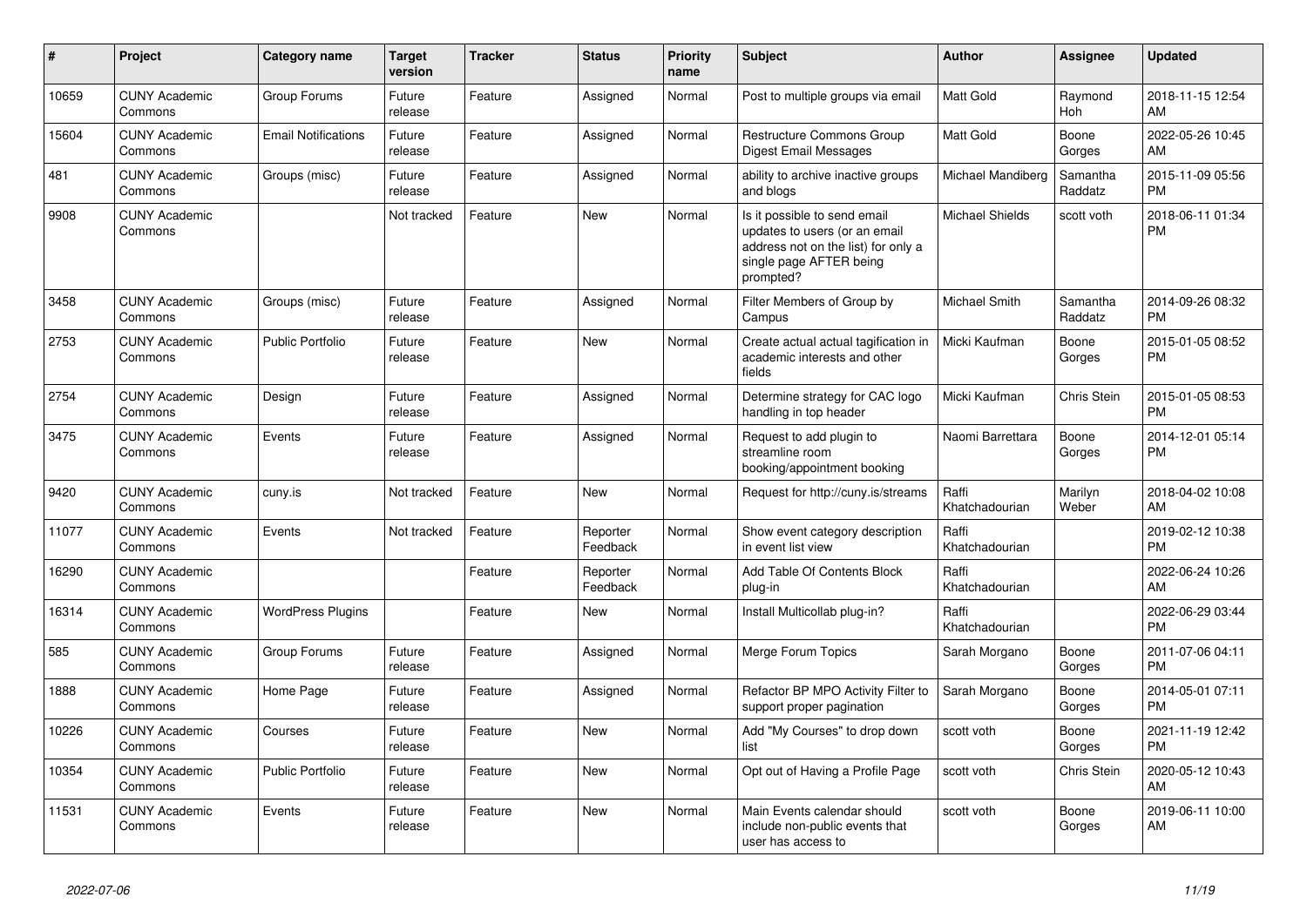| #     | <b>Project</b>                  | <b>Category name</b>     | <b>Target</b><br>version | <b>Tracker</b> | <b>Status</b>        | Priority<br>name | <b>Subject</b>                                                           | <b>Author</b>           | <b>Assignee</b>     | <b>Updated</b>                |
|-------|---------------------------------|--------------------------|--------------------------|----------------|----------------------|------------------|--------------------------------------------------------------------------|-------------------------|---------------------|-------------------------------|
| 11860 | <b>CUNY Academic</b><br>Commons | Registration             | Future<br>release        | Feature        | <b>New</b>           | Normal           | <b>Ensure Students Are Aware They</b><br>Can Use Aliases At Registration | scott voth              |                     | 2019-09-24 08:46<br>AM        |
| 14394 | <b>CUNY Academic</b><br>Commons |                          | Not tracked              | Feature        | New                  | Normal           | Commons News Site - redesign                                             | scott voth              | scott voth          | 2021-09-14 10:46<br>AM        |
| 10368 | <b>CUNY Academic</b><br>Commons |                          | Future<br>release        | Feature        | Assigned             | Normal           | Use ORCID data to populate<br>academic profile page                      | Stephen Francoeur       | Boone<br>Gorges     | 2018-09-25 01:53<br><b>PM</b> |
| 9643  | <b>CUNY Academic</b><br>Commons | Publicity                | Not tracked              | Feature        | New                  | Normal           | Create a page on the Commons<br>for logos etc.                           | Stephen Real            | Stephen Real        | 2018-04-24 10:53<br>AM        |
| 5679  | <b>CUNY Academic</b><br>Commons | Analytics                | Not tracked              | Feature        | <b>New</b>           | Normal           | Logged In Users for GA                                                   | <b>Valerie Townsend</b> | Valerie<br>Townsend | 2016-06-11 09:49<br>AM        |
| 11883 | <b>CUNY Academic</b><br>Commons | Help/Codex               | Not tracked              | Support        | <b>New</b>           | Normal           | Need Embedding Help Page<br>Update (Tableau)                             | Anthony Wheeler         | scott voth          | 2019-09-24 08:49<br>AM        |
| 9729  | <b>CUNY Academic</b><br>Commons | SEO                      | Not tracked              | Support        | New                  | Normal           | 503 Errors showing on<br>newlaborforum.cuny.edu                          | Diane Krauthamer        | Raymond<br>Hoh      | 2018-05-22 04:48<br><b>PM</b> |
| 11545 | <b>CUNY Academic</b><br>Commons | <b>WordPress Plugins</b> | Not tracked              | Support        | <b>New</b>           | Normal           | Twitter searches in WordPress                                            | Gina Cherry             | Matt Gold           | 2019-09-23 01:03<br><b>PM</b> |
| 12004 | <b>CUNY Academic</b><br>Commons |                          | Not tracked              | Support        | Reporter<br>Feedback | Normal           | Notifications for spam blog<br>comments                                  | Gina Cherry             | Raymond<br>Hoh      | 2019-11-01 12:05<br><b>PM</b> |
| 14842 | <b>CUNY Academic</b><br>Commons |                          | Not tracked              | Support        | Reporter<br>Feedback | Normal           | Question about widgets and block<br>editor                               | Gina Cherry             |                     | 2021-10-06 03:01<br><b>PM</b> |
| 12328 | <b>CUNY Academic</b><br>Commons |                          | Not tracked              | Support        | New                  | Normal           | Sign up Code for Non-CUNY<br>Faculty                                     | Laurie Hurson           |                     | 2020-01-28 10:25<br>AM        |
| 12484 | <b>CUNY Academic</b><br>Commons |                          | Not tracked              | Support        | Reporter<br>Feedback | Normal           | Sign up Code for COIL Course<br>starting in March                        | Laurie Hurson           | Matt Gold           | 2020-03-02 02:26<br><b>PM</b> |
| 14538 | <b>CUNY Academic</b><br>Commons |                          | Not tracked              | Support        | Reporter<br>Feedback | Normal           | <b>Weebly To Commons</b>                                                 | Laurie Hurson           |                     | 2021-09-14 10:47<br>AM        |
| 15176 | <b>CUNY Academic</b><br>Commons |                          | Not tracked              | Support        | Reporter<br>Feedback | Normal           | Archiving Q Writing & Old<br>Wordpress Sites on the Commons              | Laurie Hurson           |                     | 2022-02-08 10:28<br>AM        |
| 2175  | <b>CUNY Academic</b><br>Commons | WordPress (misc)         | Not tracked              | Support        | Assigned             | Normal           | Subscibe 2 vs. Jetpack<br>subscription options                           | local admin             | Matt Gold           | 2016-01-26 04:58<br><b>PM</b> |
| 9211  | <b>CUNY Academic</b><br>Commons | <b>WordPress Plugins</b> | Future<br>release        | Support        | Reporter<br>Feedback | Normal           | Auto-Role Setting in Forum Plugin<br>Causing Some Confusion              | Luke Waltzer            | Boone<br>Gorges     | 2018-03-13 11:44<br>AM        |
| 8607  | <b>CUNY Academic</b><br>Commons |                          | Not tracked              | Support        | New                  | Normal           | Paypal?                                                                  | Marilyn Weber           | Matt Gold           | 2018-05-15 01:37<br><b>PM</b> |
| 9207  | <b>CUNY Academic</b><br>Commons |                          | Future<br>release        | Support        | Reporter<br>Feedback | Normal           | display dashboards made in<br>Tableau?                                   | Marilyn Weber           | Boone<br>Gorges     | 2018-04-10 10:42<br>AM        |
| 10273 | <b>CUNY Academic</b><br>Commons | Registration             | Not tracked              | Support        | Reporter<br>Feedback | Normal           | users combining CF and campus<br>address                                 | Marilyn Weber           |                     | 2019-09-18 10:58<br>AM        |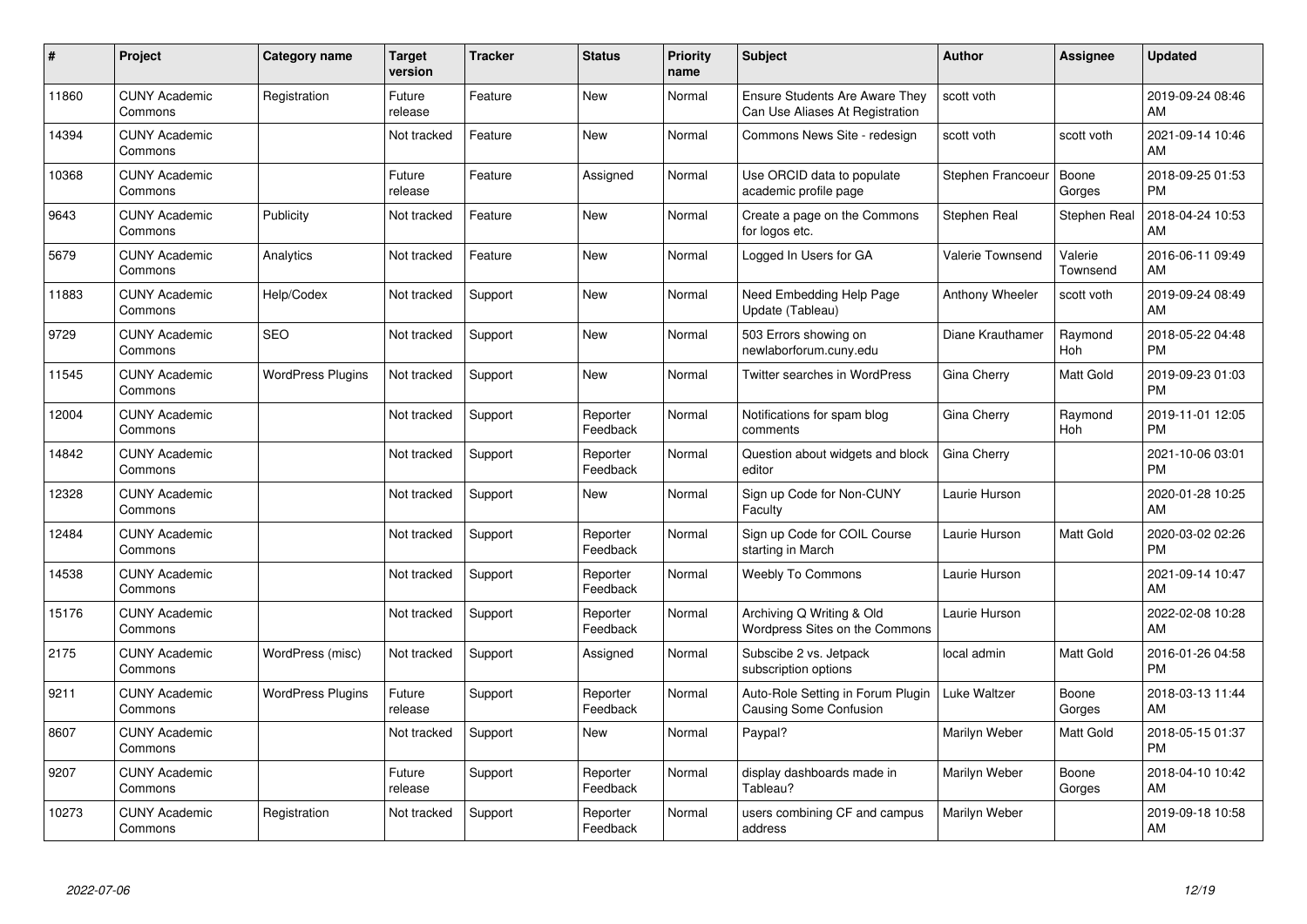| #     | Project                         | Category name             | <b>Target</b><br>version | <b>Tracker</b> | <b>Status</b>        | Priority<br>name | <b>Subject</b>                                                   | <b>Author</b> | <b>Assignee</b>  | <b>Updated</b>                |
|-------|---------------------------------|---------------------------|--------------------------|----------------|----------------------|------------------|------------------------------------------------------------------|---------------|------------------|-------------------------------|
| 10657 | <b>CUNY Academic</b><br>Commons |                           | Not tracked              | Support        | Reporter<br>Feedback | Normal           | child theme problems                                             | Marilyn Weber |                  | 2018-11-08 01:19<br><b>PM</b> |
| 11149 | <b>CUNY Academic</b><br>Commons |                           | Not tracked              | Support        | Reporter<br>Feedback | Normal           | comments getting blocked                                         | Marilyn Weber | Raymond<br>Hoh   | 2019-03-26 11:40<br>AM        |
| 11509 | <b>CUNY Academic</b><br>Commons |                           | Not tracked              | Support        | Reporter<br>Feedback | Normal           | deleted Page causing a Menu<br>problem?                          | Marilyn Weber |                  | 2019-06-04 09:54<br>AM        |
| 11519 | <b>CUNY Academic</b><br>Commons |                           | Not tracked              | Support        | Assigned             | Normal           | comment option not appearing                                     | Marilyn Weber |                  | 2019-09-24 10:28<br>AM        |
| 11771 | <b>CUNY Academic</b><br>Commons |                           | Not tracked              | Support        | Reporter<br>Feedback | Normal           | post displays in sections                                        | Marilyn Weber |                  | 2019-08-20 10:34<br>AM        |
| 11787 | <b>CUNY Academic</b><br>Commons |                           | Not tracked              | Support        | Reporter<br>Feedback | Normal           | automated comments notifications<br>on ZenDesk                   | Marilyn Weber |                  | 2019-08-26 06:18<br><b>PM</b> |
| 11848 | <b>CUNY Academic</b><br>Commons |                           | Not tracked              | Support        | Hold                 | Normal           | a Dean of Faculty wants to share<br>a large file                 | Marilyn Weber |                  | 2019-09-24 08:44<br>AM        |
| 12350 | <b>CUNY Academic</b><br>Commons | <b>Blogs (BuddyPress)</b> | Not tracked              | Support        | Reporter<br>Feedback | Normal           | URL creation problem                                             | Marilyn Weber |                  | 2020-02-03 11:27<br>AM        |
| 12352 | <b>CUNY Academic</b><br>Commons |                           | Not tracked              | Support        | New                  | Normal           | "posts list" page builder block<br>option                        | Marilyn Weber |                  | 2020-02-03 01:29<br><b>PM</b> |
| 12382 | <b>CUNY Academic</b><br>Commons | Membership                | Not tracked              | Support        | New                  | Normal           | Email request change                                             | Marilyn Weber | Marilyn<br>Weber | 2020-02-06 12:56<br><b>PM</b> |
| 12741 | <b>CUNY Academic</b><br>Commons | <b>WordPress Plugins</b>  | Not tracked              | Support        | Reporter<br>Feedback | Normal           | Tableau Public Viz Block                                         | Marilyn Weber | Raymond<br>Hoh   | 2020-05-12 11:00<br>AM        |
| 13034 | <b>CUNY Academic</b><br>Commons |                           | Not tracked              | Support        | Reporter<br>Feedback | Normal           | a site is asking people to join the<br>Commons to get a download | Marilyn Weber |                  | 2020-07-12 07:23<br>AM        |
| 13255 | <b>CUNY Academic</b><br>Commons |                           | Not tracked              | Support        | Reporter<br>Feedback | Normal           | Accessibility problems                                           | Marilyn Weber |                  | 2020-09-01 05:48<br><b>PM</b> |
| 13286 | <b>CUNY Academic</b><br>Commons |                           | Not tracked              | Support        | New                  | Normal           | problem connecting with<br><b>WordPress app</b>                  | Marilyn Weber | Raymond<br>Hoh   | 2020-09-08 11:16<br>AM        |
| 13975 | <b>CUNY Academic</b><br>Commons | Social Paper              | Not tracked              | Support        | Reporter<br>Feedback | Normal           | can't approve comments on Social<br>Paper paper                  | Marilyn Weber |                  | 2021-02-12 09:33<br>AM        |
| 14074 | <b>CUNY Academic</b><br>Commons | WordPress (misc)          | Not tracked              | Support        | Reporter<br>Feedback | Normal           | page password protection problem                                 | Marilyn Weber |                  | 2021-03-02 11:03<br>AM        |
| 14398 | <b>CUNY Academic</b><br>Commons |                           | Not tracked              | Support        | Reporter<br>Feedback | Normal           | Events plug-in notification problem   Marilyn Weber              |               |                  | 2021-05-11 11:21<br>AM        |
| 14784 | <b>CUNY Academic</b><br>Commons |                           |                          | Support        | Reporter<br>Feedback | Normal           | User report of logo problem when<br>using Customizer theme       | Marilyn Weber |                  | 2021-09-17 10:25<br>AM        |
| 14900 | <b>CUNY Academic</b><br>Commons |                           | Not tracked              | Support        | Reporter<br>Feedback | Normal           | previous theme?                                                  | Marilyn Weber |                  | 2021-10-25 10:31<br>AM        |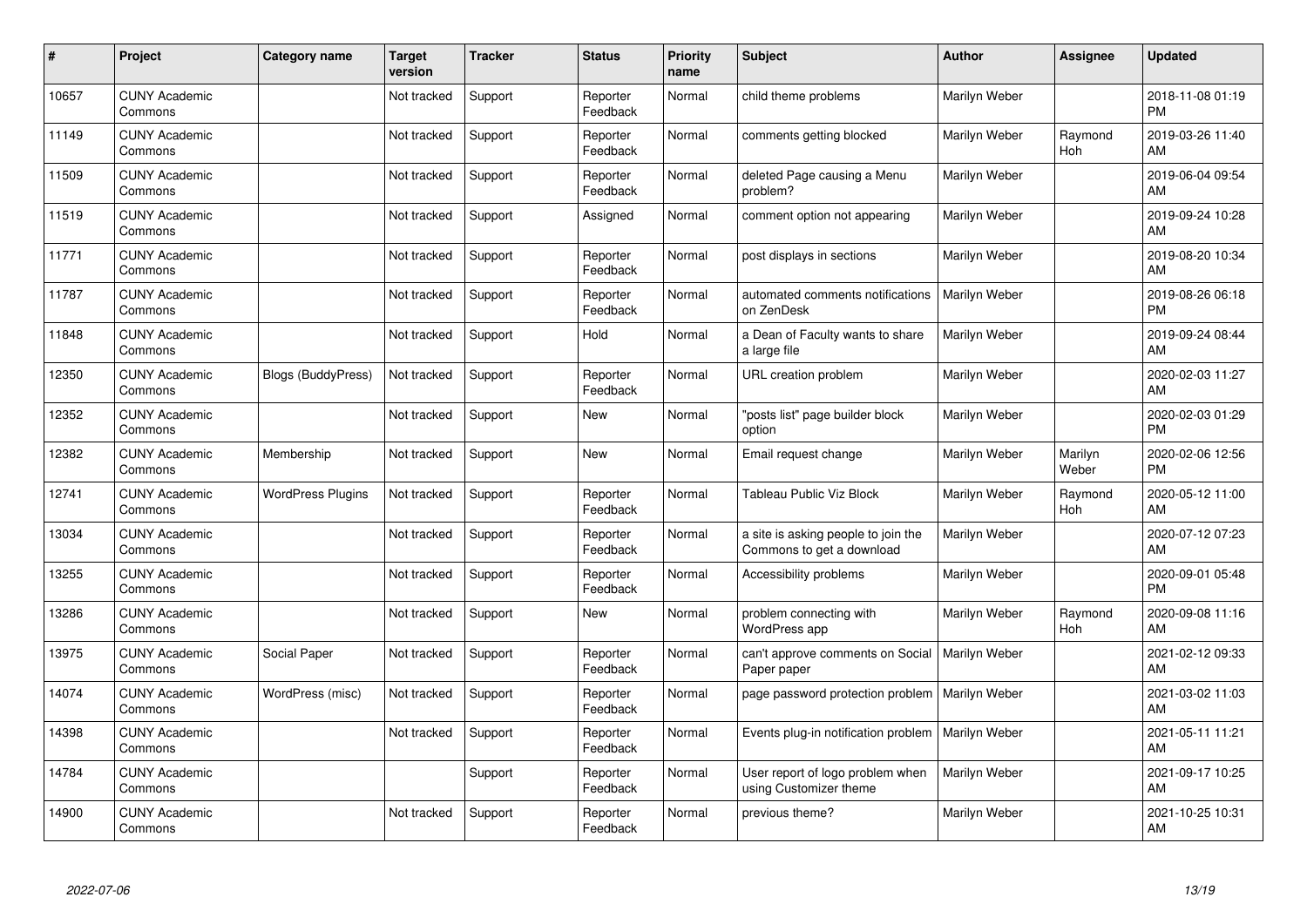| #     | Project                         | <b>Category name</b>     | <b>Target</b><br>version | <b>Tracker</b> | <b>Status</b>        | <b>Priority</b><br>name | <b>Subject</b>                                                                     | <b>Author</b>    | Assignee            | <b>Updated</b>                |
|-------|---------------------------------|--------------------------|--------------------------|----------------|----------------------|-------------------------|------------------------------------------------------------------------------------|------------------|---------------------|-------------------------------|
| 14911 | <b>CUNY Academic</b><br>Commons | <b>WordPress Themes</b>  | Not tracked              | Support        | New                  | Normal                  | Twentytwentyone theme                                                              | Marilyn Weber    |                     | 2021-10-28 10:37<br>AM        |
| 15045 | <b>CUNY Academic</b><br>Commons |                          |                          | Support        | New                  | Normal                  | no result for KCeL in the search<br>box on the commons                             | Marilyn Weber    |                     | 2021-12-10 11:29<br>AM        |
| 15169 | <b>CUNY Academic</b><br>Commons |                          | 2.0.3                    | Support        | Reporter<br>Feedback | Normal                  | new Prelude website zipfiles for<br>custom theme and other files.                  | Marilyn Weber    |                     | 2022-06-29 11:32<br><b>AM</b> |
| 15260 | <b>CUNY Academic</b><br>Commons |                          |                          | Support        | Reporter<br>Feedback | Normal                  | Diacritical markings   European<br>Stages                                          | Marilyn Weber    |                     | 2022-02-04 08:16<br>AM        |
| 15370 | <b>CUNY Academic</b><br>Commons |                          |                          | Support        | Reporter<br>Feedback | Normal                  | All-in-One Event Calendar?                                                         | Marilyn Weber    |                     | 2022-02-17 11:03<br><b>AM</b> |
| 15565 | <b>CUNY Academic</b><br>Commons |                          |                          | Support        | New                  | Normal                  | Events - send updates to an email<br>listserv                                      | Marilyn Weber    |                     | 2022-03-10 01:06<br><b>PM</b> |
| 15655 | <b>CUNY Academic</b><br>Commons |                          | 2.0.3                    | Support        | Reporter<br>Feedback | Normal                  | Event Aggregator plugin?                                                           | Marilyn Weber    |                     | 2022-06-29 11:32<br>AM        |
| 15816 | <b>CUNY Academic</b><br>Commons |                          | Not tracked              | Support        | <b>New</b>           | Normal                  | slow loading at SPS                                                                | Marilyn Weber    |                     | 2022-04-05 01:26<br><b>PM</b> |
| 16099 | <b>CUNY Academic</b><br>Commons |                          |                          | Support        | Reporter<br>Feedback | Normal                  | request for Newsletter Glue                                                        | Marilyn Weber    |                     | 2022-05-13 12:14<br><b>PM</b> |
| 16110 | <b>CUNY Academic</b><br>Commons |                          |                          | Support        | Reporter<br>Feedback | Normal                  | remove Creative Commons<br>license from pages?                                     | Marilyn Weber    | Raymond<br>Hoh      | 2022-05-17 06:11<br><b>PM</b> |
| 636   | <b>CUNY Academic</b><br>Commons | WordPress (misc)         | Not tracked              | Support        | Assigned             | Normal                  | Create Lynda.com-like Table of<br>Contents for Prospective Tutorial<br>Screencasts | <b>Matt Gold</b> | scott voth          | 2016-02-23 03:12<br><b>PM</b> |
| 4070  | <b>CUNY Academic</b><br>Commons | Analytics                | Not tracked              | Support        | Assigned             | Normal                  | Request for JITP site analytics                                                    | <b>Matt Gold</b> | Seth Persons        | 2016-02-23 03:09<br><b>PM</b> |
| 4986  | <b>CUNY Academic</b><br>Commons | ZenDesk                  | Not tracked              | Support        | Assigned             | Normal                  | Prepare documentation for<br>Zendesk re web widget                                 | <b>Matt Gold</b> | Samantha<br>Raddatz | 2016-02-25 03:09<br><b>PM</b> |
| 9941  | <b>CUNY Academic</b><br>Commons | Wiki                     | Not tracked              | Support        | Assigned             | Normal                  | Wiki functionality                                                                 | Matt Gold        | Boone<br>Gorges     | 2018-06-26 10:57<br>AM        |
| 11449 | <b>CUNY Academic</b><br>Commons | WordPress - Media        | Not tracked              | Support        | Reporter<br>Feedback | Normal                  | Cloning Media Library for JITP<br>from Staging to Production Site                  | Patrick DeDauw   | Boone<br>Gorges     | 2019-05-13 12:00<br><b>PM</b> |
| 14983 | <b>CUNY Academic</b><br>Commons | WordPress (misc)         | Not tracked              | Support        | Reporter<br>Feedback | Normal                  | "Read More" tag not working                                                        | Rebecca Krisel   | Raymond<br>Hoh      | 2021-11-23 01:17<br><b>PM</b> |
| 5826  | <b>CUNY Academic</b><br>Commons | <b>WordPress Plugins</b> | Future<br>release        | Support        | Reporter<br>Feedback | Normal                  | <b>Remove Subscription Options</b><br>plugin from directory                        | Sarah Morgano    | Sarah<br>Morgano    | 2016-10-21 04:14<br><b>PM</b> |
| 3492  | <b>CUNY Academic</b><br>Commons | <b>WordPress Themes</b>  | Future<br>release        | Support        | Assigned             | Normal                  | Add CBOX theme to the<br>Commons                                                   | scott voth       | Raymond<br>Hoh      | 2014-10-08 05:55<br><b>PM</b> |
| 10839 | <b>CUNY Academic</b><br>Commons | About page               | Not tracked              | Support        | <b>New</b>           | Normal                  | <b>Mission Statement Needs</b><br>Revision                                         | scott voth       | Matt Gold           | 2018-12-26 10:58<br>AM        |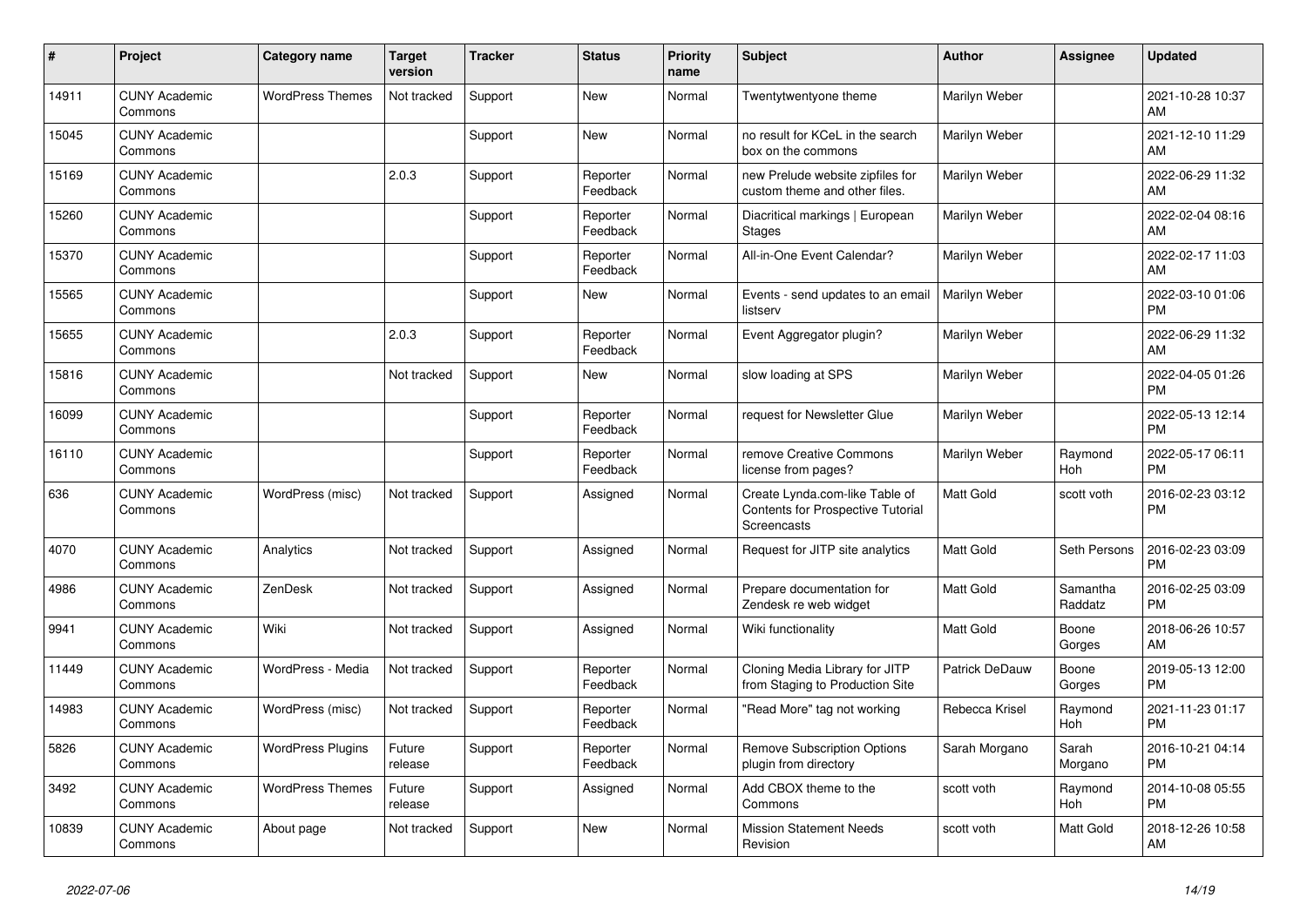| #     | Project                         | <b>Category name</b>     | <b>Target</b><br>version | <b>Tracker</b> | <b>Status</b>        | <b>Priority</b><br>name | <b>Subject</b>                                                      | <b>Author</b>    | <b>Assignee</b>       | <b>Updated</b>                |
|-------|---------------------------------|--------------------------|--------------------------|----------------|----------------------|-------------------------|---------------------------------------------------------------------|------------------|-----------------------|-------------------------------|
| 10982 | <b>CUNY Academic</b><br>Commons | Domain Mapping           | Not tracked              | Support        | Reporter<br>Feedback | Normal                  | <b>CNAME</b> question                                               | scott voth       |                       | 2019-01-22 04:29<br><b>PM</b> |
| 11386 | <b>CUNY Academic</b><br>Commons | WordPress - Media        | Not tracked              | Support        | Reporter<br>Feedback | Normal                  | disappearing images                                                 | scott voth       | Boone<br>Gorges       | 2019-05-14 10:32<br>AM        |
| 11493 | <b>CUNY Academic</b><br>Commons | Domain Mapping           | Not tracked              | Support        | Reporter<br>Feedback | Normal                  | Domain Mapping Request - Talia<br>Schaffer                          | scott voth       | Matt Gold             | 2019-08-06 08:39<br>AM        |
| 11496 | <b>CUNY Academic</b><br>Commons | <b>Public Portfolio</b>  | 1.15.2                   | Support        | New                  | Normal                  | Replace Twitter Icon on Member<br>Portfolio page                    | scott voth       | Boone<br>Gorges       | 2019-06-06 01:03<br><b>PM</b> |
| 11788 | <b>CUNY Academic</b><br>Commons | <b>WordPress Plugins</b> | Future<br>release        | Support        | Reporter<br>Feedback | Normal                  | Plugin Request - Browse Aloud                                       | scott voth       |                       | 2019-09-24 08:42<br>AM        |
| 12247 | <b>CUNY Academic</b><br>Commons | Publicity                | Not tracked              | Support        | New                  | Normal                  | <b>Screenshot of First Commons</b><br>Homepage                      | scott voth       | scott voth            | 2020-01-14 12:08<br><b>PM</b> |
| 13946 | <b>CUNY Academic</b><br>Commons | <b>WordPress Plugins</b> | 2.1.0                    | Support        | Assigned             | Normal                  | <b>Custom Embed handler For</b><br>OneDrive files                   | scott voth       | Raymond<br>Hoh        | 2022-05-26 10:46<br>AM        |
| 14994 | <b>CUNY Academic</b><br>Commons | cdev.gc.cuny.edu         | Not tracked              | Support        | In Progress          | Normal                  | Clear Cache on CDEV                                                 | scott voth       | Raymond<br>Hoh        | 2021-12-07 03:51<br><b>PM</b> |
| 15767 | <b>CUNY Academic</b><br>Commons | WordPress (misc)         |                          | Support        | <b>New</b>           | Normal                  | Site loading slowly                                                 | scott voth       | Boone<br>Gorges       | 2022-04-04 08:56<br><b>PM</b> |
| 11624 | <b>CUNY Academic</b><br>Commons | WordPress (misc)         | Not tracked              | Support        | New                  | Normal                  | Change pages into posts or swap<br>database for a Commons site?     | Stephen Klein    | Raymond<br>Hoh        | 2019-07-09 11:04<br>AM        |
| 2666  | <b>CUNY Academic</b><br>Commons | About page               | Not tracked              | Documentation  | Assigned             | Normal                  | <b>Update About Text</b>                                            | Chris Stein      | Luke Waltzer          | 2016-03-04 11:19<br>AM        |
| 3565  | <b>CUNY Academic</b><br>Commons | My Commons               | Not tracked              | Documentation  | New                  | Normal                  | Load Newest inconsistencies                                         | Chris Stein      | scott voth            | 2015-11-09 01:16<br><b>PM</b> |
| 3524  | <b>CUNY Academic</b><br>Commons | Documentation            | Not tracked              | Documentation  | Assigned             | Normal                  | Post describing all you can do<br>when starting up a new blog/group | <b>Matt Gold</b> | scott voth            | 2014-10-04 12:56<br><b>PM</b> |
| 8666  | <b>CUNY Academic</b><br>Commons | Teaching                 | Not tracked              | Documentation  | Assigned             | Normal                  | Create Teaching on the Commons<br>Resource Page                     | <b>Matt Gold</b> | Laurie Hurson         | 2019-09-23 03:16<br><b>PM</b> |
| 12392 | <b>CUNY Academic</b><br>Commons | Help/Codex               | Not tracked              | Documentation  | <b>New</b>           | Normal                  | Updates to Common Commons<br>Questions on Help Page                 | scott voth       | Margaret<br>Galvan    | 2020-02-11 10:53<br>AM        |
| 3369  | <b>CUNY Academic</b><br>Commons | Reply By Email           | Not tracked              | Outreach       | Hold                 | Normal                  | Release reply by email to WP<br>plugin directory                    | <b>Matt Gold</b> | Raymond<br><b>Hoh</b> | 2016-03-01 12:46<br><b>PM</b> |
| 9015  | <b>CUNY Academic</b><br>Commons | Groups (misc)            | Not tracked              | Outreach       | Assigned             | Normal                  | Email group admins the email<br>addresses of their groups           | <b>Matt Gold</b> | Matt Gold             | 2018-01-02 09:54<br>AM        |
| 14475 | <b>CUNY Academic</b><br>Commons |                          | Not tracked              | Publicity      | New                  | Normal                  | <b>OER Showcase Page</b>                                            | Laurie Hurson    | Laurie Hurson         | 2021-09-14 10:46<br>AM        |
| 14504 | CUNY Academic<br>Commons        |                          | Not tracked              | Publicity      | Reporter<br>Feedback | Normal                  | Adding showcases to home page<br>menu                               | Laurie Hurson    | Boone<br>Gorges       | 2022-01-19 03:26<br><b>PM</b> |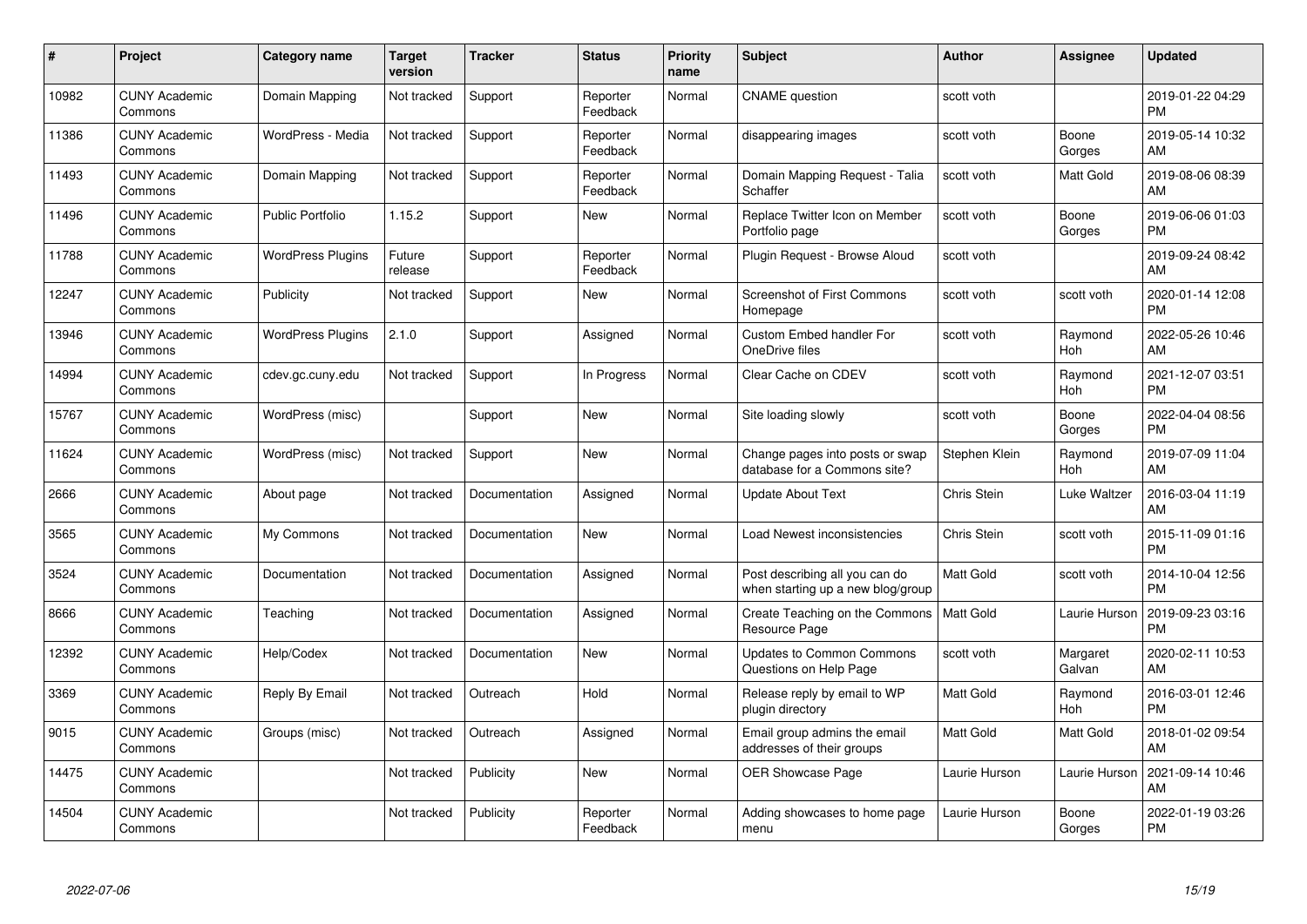| #     | Project                         | Category name               | Target<br>version | <b>Tracker</b> | <b>Status</b>        | Priority<br>name | <b>Subject</b>                                                                       | <b>Author</b>    | <b>Assignee</b>     | <b>Updated</b>                |
|-------|---------------------------------|-----------------------------|-------------------|----------------|----------------------|------------------|--------------------------------------------------------------------------------------|------------------|---------------------|-------------------------------|
| 2612  | <b>CUNY Academic</b><br>Commons |                             | Not tracked       | Publicity      | Assigned             | Normal           | Pinterest site for the Commons                                                       | local admin      | Sarah<br>Morgano    | 2016-03-04 11:19<br>AM        |
| 6014  | <b>CUNY Academic</b><br>Commons | Publicity                   | Future<br>release | Publicity      | Reporter<br>Feedback | Normal           | Google search listing                                                                | <b>Matt Gold</b> | Boone<br>Gorges     | 2016-09-21 03:48<br><b>PM</b> |
| 3506  | <b>CUNY Academic</b><br>Commons | Publicity                   | 1.7               | Publicity      | <b>New</b>           | Normal           | Prepare 1.7 email messaging                                                          | Micki Kaufman    | Micki<br>Kaufman    | 2014-10-01 12:36<br><b>PM</b> |
| 3509  | <b>CUNY Academic</b><br>Commons | Publicity                   | 1.7               | Publicity      | <b>New</b>           | Normal           | Create 1.7 digital signage imagery                                                   | Micki Kaufman    | Marilyn<br>Weber    | 2014-10-01 12:40<br><b>PM</b> |
| 3510  | <b>CUNY Academic</b><br>Commons | Publicity                   | 1.7               | Publicity      | Assigned             | Normal           | Post on the News Blog re: 'My<br>Commons'                                            | Micki Kaufman    | Sarah<br>Morgano    | 2014-10-15 11:18<br>AM        |
| 3511  | <b>CUNY Academic</b><br>Commons | Publicity                   | 1.7               | Publicity      | Assigned             | Normal           | Social media for 1.7                                                                 | Micki Kaufman    | Sarah<br>Morgano    | 2014-10-14 03:32<br><b>PM</b> |
| 6665  | <b>CUNY Academic</b><br>Commons |                             | Not tracked       | Publicity      | <b>New</b>           | Normal           | Dead Link in 1.10 announcement<br>post                                               | Paige Dupont     | Stephen Real        | 2016-12-01 03:11<br><b>PM</b> |
| 5298  | <b>CUNY Academic</b><br>Commons |                             | Not tracked       | Publicity      | <b>New</b>           | Normal           | Survey Pop-Up Text                                                                   | Samantha Raddatz | Samantha<br>Raddatz | 2016-03-22 12:27<br><b>PM</b> |
| 11393 | <b>CUNY Academic</b><br>Commons |                             | Not tracked       | Publicity      | New                  | Normal           | After 1.15 release, ceate a hero<br>slide and post about adding a site<br>to a group | scott voth       | Patrick<br>Sweeney  | 2019-05-14 10:32<br>AM        |
| 10580 | <b>CUNY Academic</b><br>Commons | Information<br>Architecture | Future<br>release | Design/UX      | <b>New</b>           | Normal           | Primary nav item review                                                              | Boone Gorges     | Sara Cannon         | 2022-06-28 01:29<br><b>PM</b> |
| 860   | <b>CUNY Academic</b><br>Commons | Design                      | Future<br>release | Design/UX      | Assigned             | Normal           | <b>Standardize Button Treatment</b><br><b>Across the Commons</b>                     | Chris Stein      | Chris Stein         | 2014-05-01 09:45<br>AM        |
| 3059  | <b>CUNY Academic</b><br>Commons | Group Forums                | Future<br>release | Design/UX      | <b>New</b>           | Normal           | Forum Post Permissable Content<br><b>Explanatory Text</b>                            | Chris Stein      | Chris Stein         | 2015-04-02 11:27<br>AM        |
| 15210 | <b>CUNY Academic</b><br>Commons | Analytics                   | Not tracked       | Design/UX      | <b>New</b>           | Normal           | Google Analytics improvements                                                        | Colin McDonald   | Boone<br>Gorges     | 2022-05-24 10:47<br>AM        |
| 11843 | <b>CUNY Academic</b><br>Commons | WordPress (misc)            | Future<br>release | Design/UX      | New                  | Normal           | Tweaking the Gutenberg Editor<br>Interface                                           | Laurie Hurson    |                     | 2022-04-26 12:00<br><b>PM</b> |
| 7624  | <b>CUNY Academic</b><br>Commons | BuddyPress (misc)           | Future<br>release | Design/UX      | <b>New</b>           | Normal           | <b>BP Notifications</b>                                                              | Luke Waltzer     | Paige Dupont        | 2017-02-08 10:43<br><b>PM</b> |
| 3577  | <b>CUNY Academic</b><br>Commons | My Commons                  | Future<br>release | Design/UX      | Assigned             | Normal           | Replies to items in My Commons                                                       | <b>Matt Gold</b> | Raymond<br>Hoh      | 2015-04-09 05:19<br><b>PM</b> |
| 4027  | <b>CUNY Academic</b><br>Commons | Commons In A Box            | Not tracked       | Design/UX      | Assigned             | Normal           | Usability review of CBOX update<br>procedures                                        | <b>Matt Gold</b> | Samantha<br>Raddatz | 2015-05-11 06:36<br><b>PM</b> |
| 4235  | <b>CUNY Academic</b><br>Commons |                             | Not tracked       | Design/UX      | Assigned             | Normal           | Explore user experience around<br>comments on forum topics vs docs                   | <b>Matt Gold</b> | Samantha<br>Raddatz | 2015-07-21 10:23<br>AM        |
| 4404  | <b>CUNY Academic</b><br>Commons | Public Portfolio            | Future<br>release | Design/UX      | Assigned             | Normal           | Change color of permissions info<br>on portfolio editing interface                   | <b>Matt Gold</b> | Samantha<br>Raddatz | 2015-08-11 05:28<br><b>PM</b> |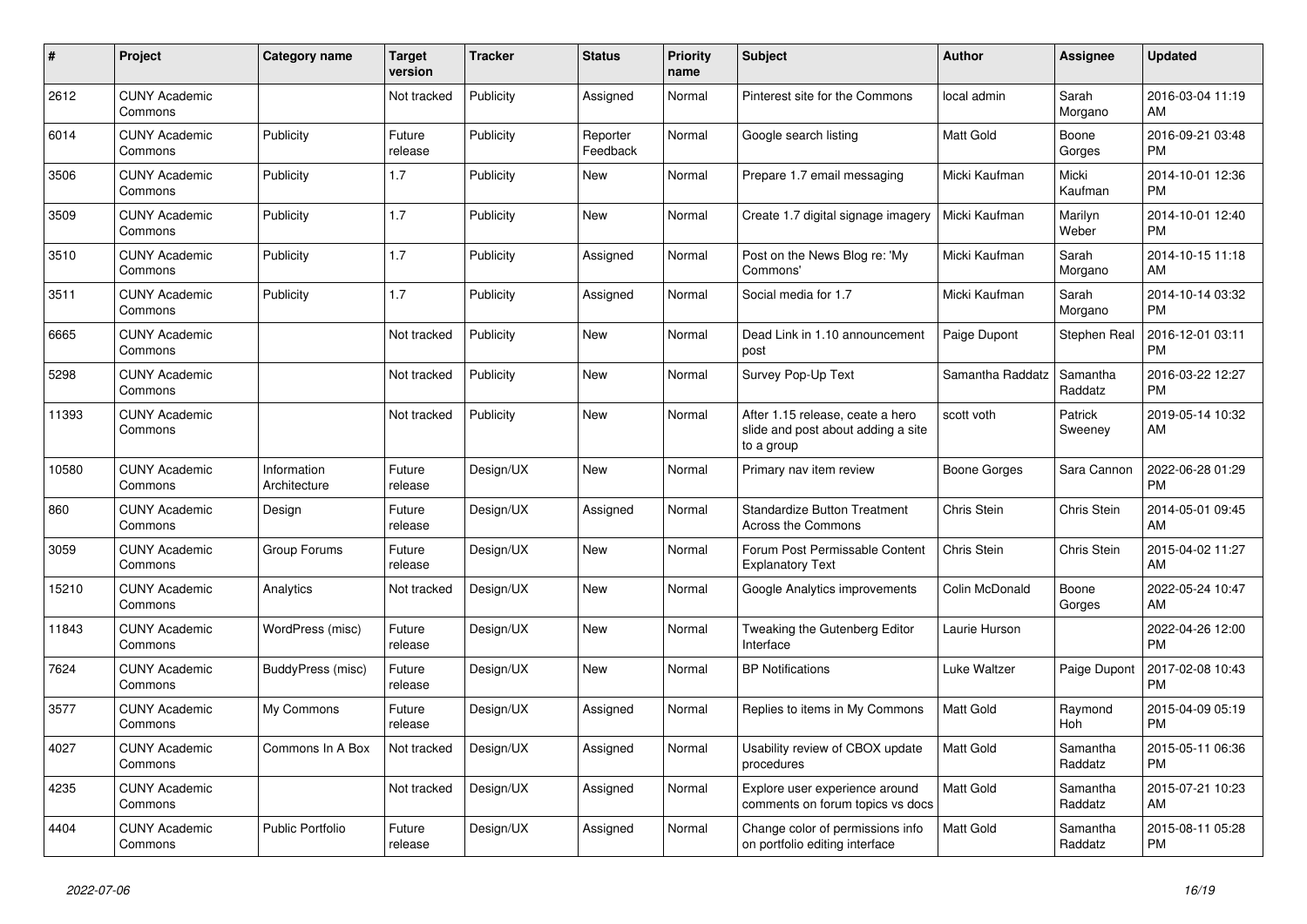| $\#$  | Project                         | <b>Category name</b>       | <b>Target</b><br>version | <b>Tracker</b> | <b>Status</b>        | <b>Priority</b><br>name | <b>Subject</b>                                                                                  | <b>Author</b>           | <b>Assignee</b>     | <b>Updated</b>                |
|-------|---------------------------------|----------------------------|--------------------------|----------------|----------------------|-------------------------|-------------------------------------------------------------------------------------------------|-------------------------|---------------------|-------------------------------|
| 4903  | <b>CUNY Academic</b><br>Commons | Events                     | Future<br>release        | Design/UX      | Assigned             | Normal                  | Improving visual appearance of<br>event calendars                                               | <b>Matt Gold</b>        | Boone<br>Gorges     | 2016-10-13 11:51<br>AM        |
| 6298  | <b>CUNY Academic</b><br>Commons | User Experience            | Not tracked              | Design/UX      | Assigned             | Normal                  | Examine data from survey                                                                        | <b>Matt Gold</b>        | Margaret<br>Galvan  | 2016-10-14 12:16<br><b>PM</b> |
| 5182  | <b>CUNY Academic</b><br>Commons | Social Paper               | Future<br>release        | Design/UX      | <b>New</b>           | Normal                  | "Publishing" a private paper on<br>social paper?                                                | Raffi<br>Khatchadourian | Boone<br>Gorges     | 2016-10-13 04:12<br><b>PM</b> |
| 5183  | <b>CUNY Academic</b><br>Commons | Social Paper               | Future<br>release        | Design/UX      | <b>New</b>           | Normal                  | Creating a new paper when<br>viewing an existing paper                                          | Raffi<br>Khatchadourian | Samantha<br>Raddatz | 2016-02-02 12:09<br><b>PM</b> |
| 4221  | <b>CUNY Academic</b><br>Commons | Group Forums               | Future<br>release        | Design/UX      | Assigned             | Normal                  | Add 'Number of Posts' display<br>option to Forum page                                           | Samantha Raddatz        | Samantha<br>Raddatz | 2015-06-26 02:21<br><b>PM</b> |
| 4222  | <b>CUNY Academic</b><br>Commons | User Experience            | Future<br>release        | Design/UX      | New                  | Normal                  | Add information to 'Delete<br>Account' page                                                     | Samantha Raddatz        | scott voth          | 2015-06-26 11:35<br>AM        |
| 4225  | <b>CUNY Academic</b><br>Commons | DiRT Integration           | Future<br>release        | Design/UX      | <b>New</b>           | Normal                  | Add information to DIRT page (in<br>Create a Group)                                             | Samantha Raddatz        | Matt Gold           | 2015-06-26 03:14<br><b>PM</b> |
| 4226  | <b>CUNY Academic</b><br>Commons | <b>BuddyPress Docs</b>     | Future<br>release        | Design/UX      | <b>New</b>           | Normal                  | Add option to connect a Doc with<br>a Group                                                     | Samantha Raddatz        | Samantha<br>Raddatz | 2015-09-09 04:08<br><b>PM</b> |
| 4253  | <b>CUNY Academic</b><br>Commons | Public Portfolio           | Future<br>release        | Design/UX      | New                  | Normal                  | Encourage users to add portfolio<br>content                                                     | Samantha Raddatz        | Samantha<br>Raddatz | 2015-07-07 11:32<br>AM        |
| 4592  | <b>CUNY Academic</b><br>Commons | Events                     | Future<br>release        | Design/UX      | <b>New</b>           | Normal                  | Event Creation - Venue Dropdown<br>Slow                                                         | Samantha Raddatz        | Boone<br>Gorges     | 2015-09-14 04:56<br><b>PM</b> |
| 4622  | <b>CUNY Academic</b><br>Commons | <b>Public Portfolio</b>    | Future<br>release        | Design/UX      | New                  | Normal                  | <b>Profile Visibility Settings</b>                                                              | Samantha Raddatz        | Samantha<br>Raddatz | 2015-09-21 12:18<br><b>PM</b> |
| 10439 | <b>CUNY Academic</b><br>Commons | Design                     | 2.1.0                    | Design/UX      | New                  | Normal                  | Create Style Guide for Commons                                                                  | Sonja Leix              | Sara Cannon         | 2022-06-28 01:43<br><b>PM</b> |
| 8078  | <b>CUNY Academic</b><br>Commons | <b>WordPress Plugins</b>   | Future<br>release        | System Upgrade | Assigned             | Normal                  | CommentPress Updates                                                                            | Margaret Galvan         | Christian<br>Wach   | 2017-05-08 03:49<br><b>PM</b> |
| 6749  | <b>CUNY Academic</b><br>Commons | Events                     | Future<br>release        | Bug            | <b>New</b>           | Low                     | BPEO iCal request can trigger<br>very large number of DB queries                                | Boone Gorges            | Raymond<br>Hoh      | 2016-11-15 10:09<br><b>PM</b> |
| 6356  | <b>CUNY Academic</b><br>Commons | <b>WordPress Plugins</b>   | Future<br>release        | <b>Bug</b>     | Reporter<br>Feedback | Low                     | Should Subscribe2 be<br>deprecated?                                                             | Luke Waltzer            |                     | 2017-03-20 12:20<br><b>PM</b> |
| 11971 | <b>CUNY Academic</b><br>Commons | <b>Email Notifications</b> | Future<br>release        | Bug            | Reporter<br>Feedback | Low                     | Pictures obscured in emailed post<br>notifications                                              | Marilyn Weber           | Raymond<br>Hoh      | 2019-11-21 01:14<br><b>PM</b> |
| 2576  | <b>NYCDH Community</b><br>Site  |                            |                          | <b>Bug</b>     | Hold                 | Low                     | Test Next Button in Javascript<br><b>Tutorial Under Activities</b>                              | <b>Mark Newton</b>      | Alex Gil            | 2013-05-18 02:55<br><b>PM</b> |
| 2618  | <b>NYCDH Community</b><br>Site  |                            |                          | Bug            | Assigned             | Low                     | Mark blogs as spam when created<br>by users marked as spam                                      | Matt Gold               | Boone<br>Gorges     | 2013-06-09 11:38<br><b>PM</b> |
| 8675  | <b>CUNY Academic</b><br>Commons | User Onboarding            | Future<br>release        | Bug            | Reporter<br>Feedback | Low                     | Add new User search screen calls<br>for the input of email address but<br>doesn't work with one | Paul Hebert             | Boone<br>Gorges     | 2017-10-11 11:17<br>AM        |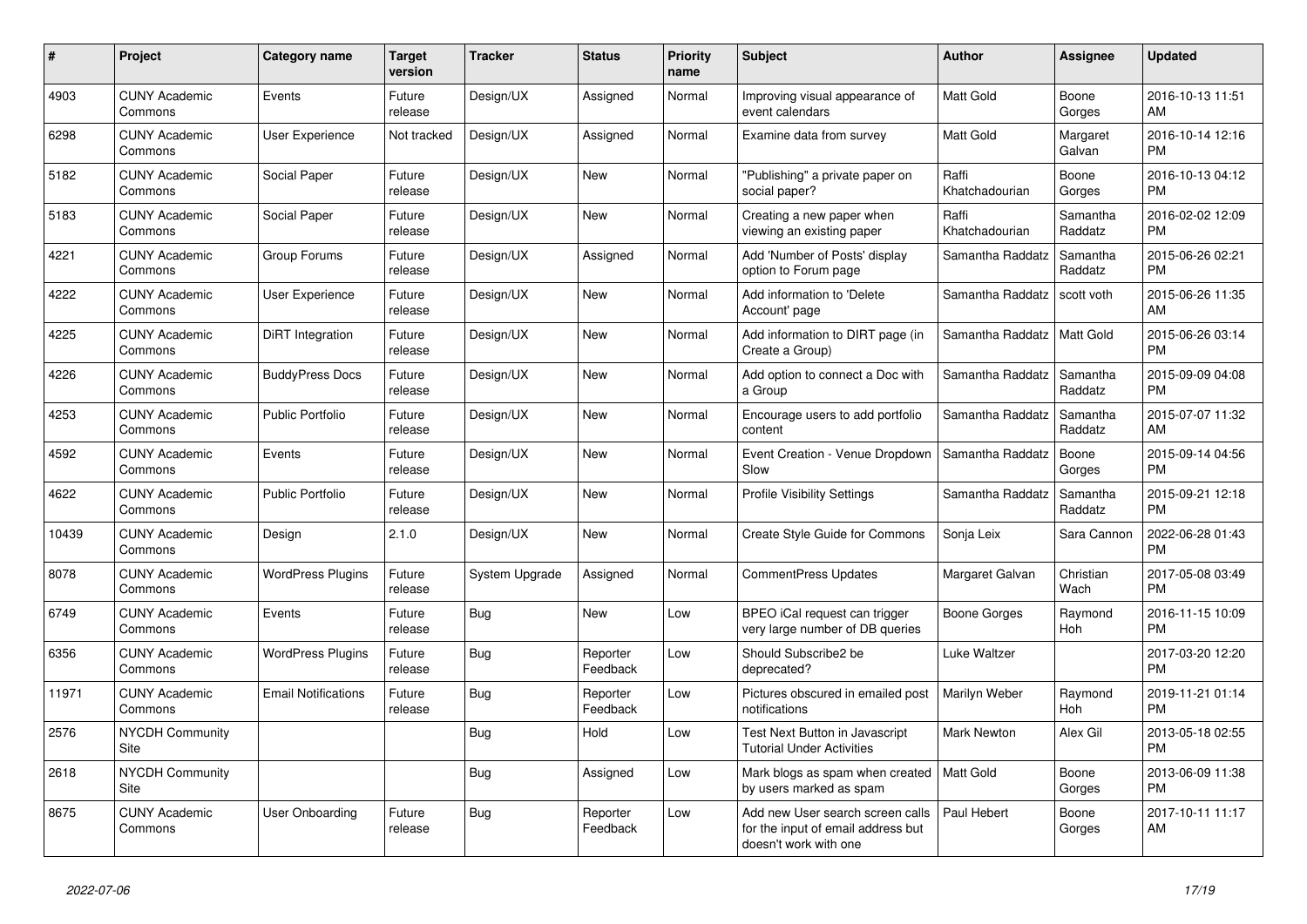| #     | Project                         | Category name            | <b>Target</b><br>version | <b>Tracker</b> | <b>Status</b> | <b>Priority</b><br>name | <b>Subject</b>                                                                                                                                        | <b>Author</b>       | Assignee            | <b>Updated</b>                |
|-------|---------------------------------|--------------------------|--------------------------|----------------|---------------|-------------------------|-------------------------------------------------------------------------------------------------------------------------------------------------------|---------------------|---------------------|-------------------------------|
| 4535  | <b>CUNY Academic</b><br>Commons | My Commons               | Future<br>release        | Bug            | <b>New</b>    | Low                     | My Commons filter issue                                                                                                                               | scott voth          | Raymond<br>Hoh      | 2015-09-01 11:17<br>AM        |
| 1165  | <b>CUNY Academic</b><br>Commons | <b>Email Invitations</b> | Future<br>release        | Feature        | Assigned      | Low                     | Allow saved lists of invitees under<br>Send Invites                                                                                                   | Boone Gorges        | Boone<br>Gorges     | 2015-11-09 06:03<br><b>PM</b> |
| 1166  | <b>CUNY Academic</b><br>Commons | <b>Email Invitations</b> | Future<br>release        | Feature        | <b>New</b>    | Low                     | Better organizational tools for Sent<br><b>Invites</b>                                                                                                | <b>Boone Gorges</b> | Boone<br>Gorges     | 2015-11-09 06:02<br><b>PM</b> |
| 1167  | <b>CUNY Academic</b><br>Commons | <b>Email Invitations</b> | Future<br>release        | Feature        | New           | Low                     | Allow email invitations to be resent                                                                                                                  | Boone Gorges        | Boone<br>Gorges     | 2015-11-12 12:53<br>AM        |
| 1417  | <b>CUNY Academic</b><br>Commons | <b>BuddyPress Docs</b>   | Future<br>release        | Feature        | Assigned      | Low                     | <b>Bulk actions for BuddyPress Docs</b>                                                                                                               | Boone Gorges        | Boone<br>Gorges     | 2016-10-17 10:41<br><b>PM</b> |
| 1423  | <b>CUNY Academic</b><br>Commons | BuddyPress (misc)        | Future<br>release        | Feature        | Assigned      | Low                     | Show an avatar for pingback<br>comment activity items                                                                                                 | Boone Gorges        | <b>Tahir Butt</b>   | 2016-10-24 12:03<br><b>PM</b> |
| 1983  | <b>CUNY Academic</b><br>Commons | Home Page                | Future<br>release        | Feature        | Assigned      | Low                     | Media Library integration with<br><b>Featured Content plugin</b>                                                                                      | Boone Gorges        | Dominic<br>Giglio   | 2014-03-17 10:34<br>AM        |
| 3048  | <b>CUNY Academic</b><br>Commons | <b>Public Portfolio</b>  | Future<br>release        | Feature        | <b>New</b>    | Low                     | Images for rich text profile fields                                                                                                                   | Boone Gorges        | Boone<br>Gorges     | 2014-02-19 12:56<br><b>PM</b> |
| 3615  | <b>CUNY Academic</b><br>Commons | Redmine                  | Not tracked              | Feature        | <b>New</b>    | Low                     | Create Redmine issues via email                                                                                                                       | Dominic Giglio      | Boone<br>Gorges     | 2017-11-16 11:36<br>AM        |
| 2325  | <b>CUNY Academic</b><br>Commons | BuddyPress (misc)        | Future<br>release        | Feature        | Assigned      | Low                     | Profile should have separate fields<br>for first/last names                                                                                           | local admin         | Boone<br>Gorges     | 2015-11-09 06:09<br><b>PM</b> |
| 2610  | <b>CUNY Academic</b><br>Commons | Group Invitations        | Future<br>release        | Feature        | Assigned      | Low                     | Request: Custom invitation<br>message to group invites                                                                                                | local admin         | Boone<br>Gorges     | 2015-11-09 06:13<br><b>PM</b> |
| 6389  | <b>CUNY Academic</b><br>Commons | <b>BuddyPress Docs</b>   | Future<br>release        | Feature        | New           | Low                     | Make Discussion Area Visible<br>When Editing a Doc                                                                                                    | Luke Waltzer        | Boone<br>Gorges     | 2016-10-21 04:16<br><b>PM</b> |
| 5050  | <b>CUNY Academic</b><br>Commons | Social Paper             | Future<br>release        | Feature        | New           | Low                     | Making comments visible in SP<br>editing mode (SP suggestion #1)                                                                                      | Marilyn Weber       | Samantha<br>Raddatz | 2019-09-17 11:10<br><b>PM</b> |
| 5052  | <b>CUNY Academic</b><br>Commons | Social Paper             | Future<br>release        | Feature        | New           | Low                     | Sentence by sentence or line by<br>line comments (SP suggestion #3)                                                                                   | Marilyn Weber       | Boone<br>Gorges     | 2016-02-11 10:24<br><b>PM</b> |
| 5053  | <b>CUNY Academic</b><br>Commons | Social Paper             | Future<br>release        | Feature        | <b>New</b>    | Low                     | Scrollable menu to add readers<br>(SP suggestion #4)                                                                                                  | Marilyn Weber       | Samantha<br>Raddatz | 2016-04-21 05:21<br><b>PM</b> |
| 5058  | <b>CUNY Academic</b><br>Commons | Social Paper             | Future<br>release        | Feature        | New           | Low                     | Can there be a clearer signal that<br>even when comments have<br>already been made you add<br>comments by clicking on the side?<br>(SP suggestion #5) | Marilyn Weber       | Samantha<br>Raddatz | 2016-02-11 10:24<br><b>PM</b> |
| 13912 | <b>CUNY Academic</b><br>Commons |                          | Not tracked              | Feature        | Hold          | Low                     | posting "missed schedule"                                                                                                                             | Marilyn Weber       |                     | 2021-02-23 10:46<br>AM        |
| 2577  | <b>NYCDH Community</b><br>Site  |                          |                          | Feature        | Assigned      | Low                     | Investigate Potential to Add Links<br>to the Forum                                                                                                    | <b>Mark Newton</b>  | Alex Gil            | 2013-05-16 09:40<br><b>PM</b> |